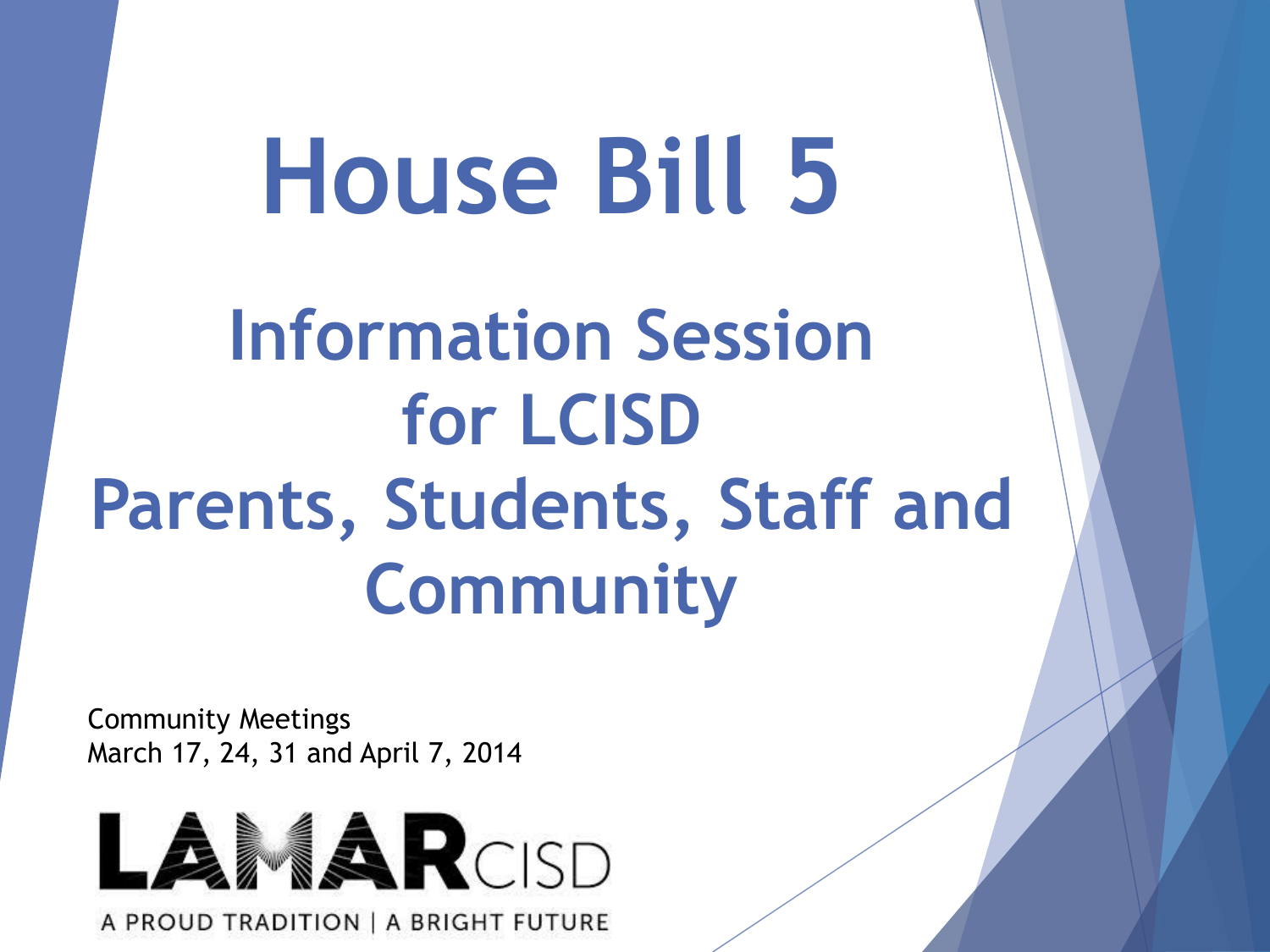#### What is House Bill 5?

- ▶ Post-Secondary and Career Readiness Bill that will allow for student flexibility and choice.
- $\blacktriangleright$  Provides a pathway for two year college programs, four year college programs, certification programs, work force and military opportunities.
- ▶ Opportunity for local school boards and districts to have input into flexibility and choice in student opportunities.

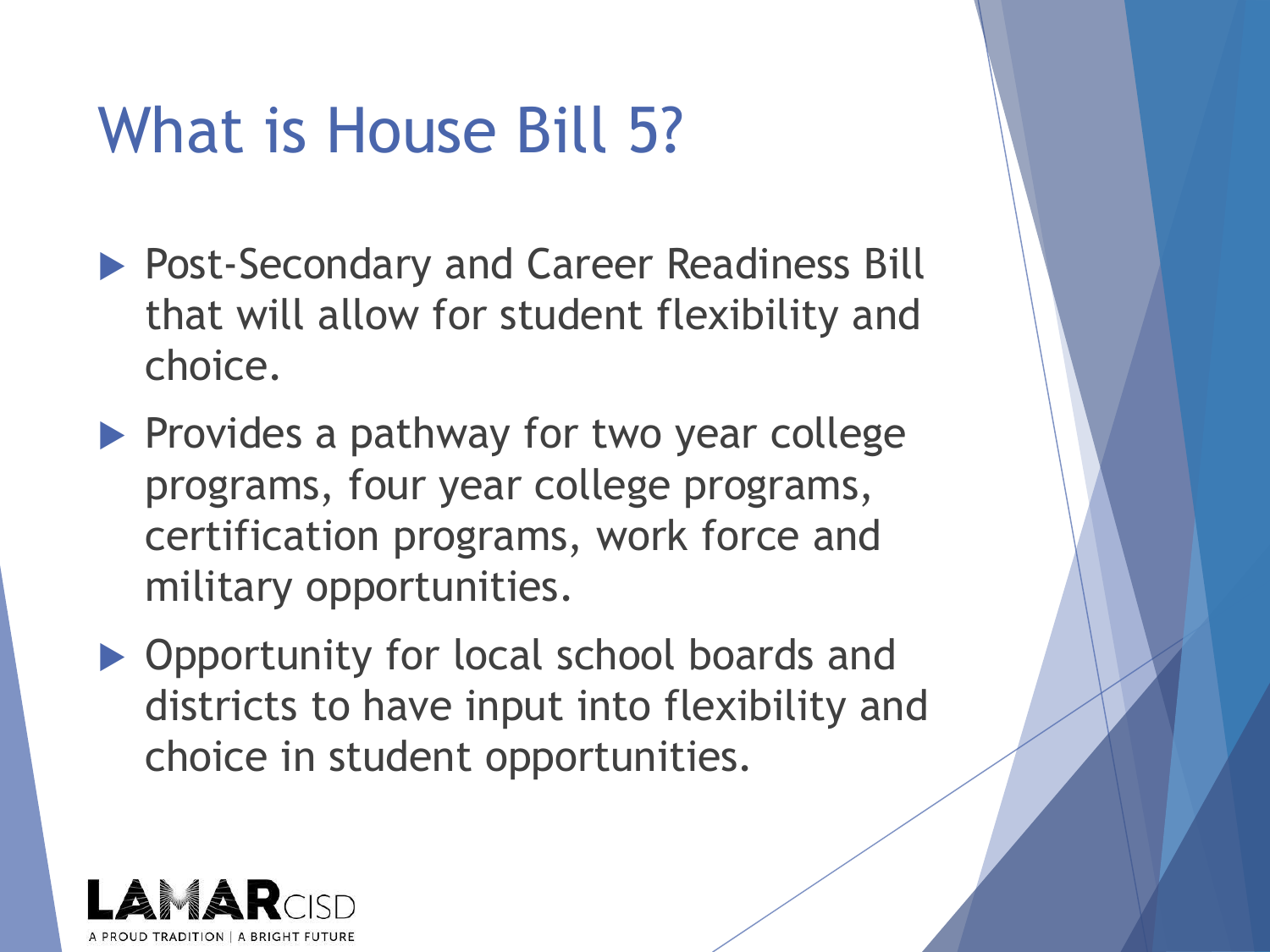#### House Bill 5 in LCISD *supports ...*

- ▶ Career Awareness/Exploration/Planning PK-12
- Post secondary and career readiness
- Continued high level of rigor and TEKS (Texas Essential Knowledge and Skills) addressed in all classes
- Graduation plans with established standards allowing for student flexibility and opportunity
- **Flexible master scheduling based on student interests** and needs
- $\blacktriangleright$  Professional awareness of all student opportunities
	- Parental engagement/involvement

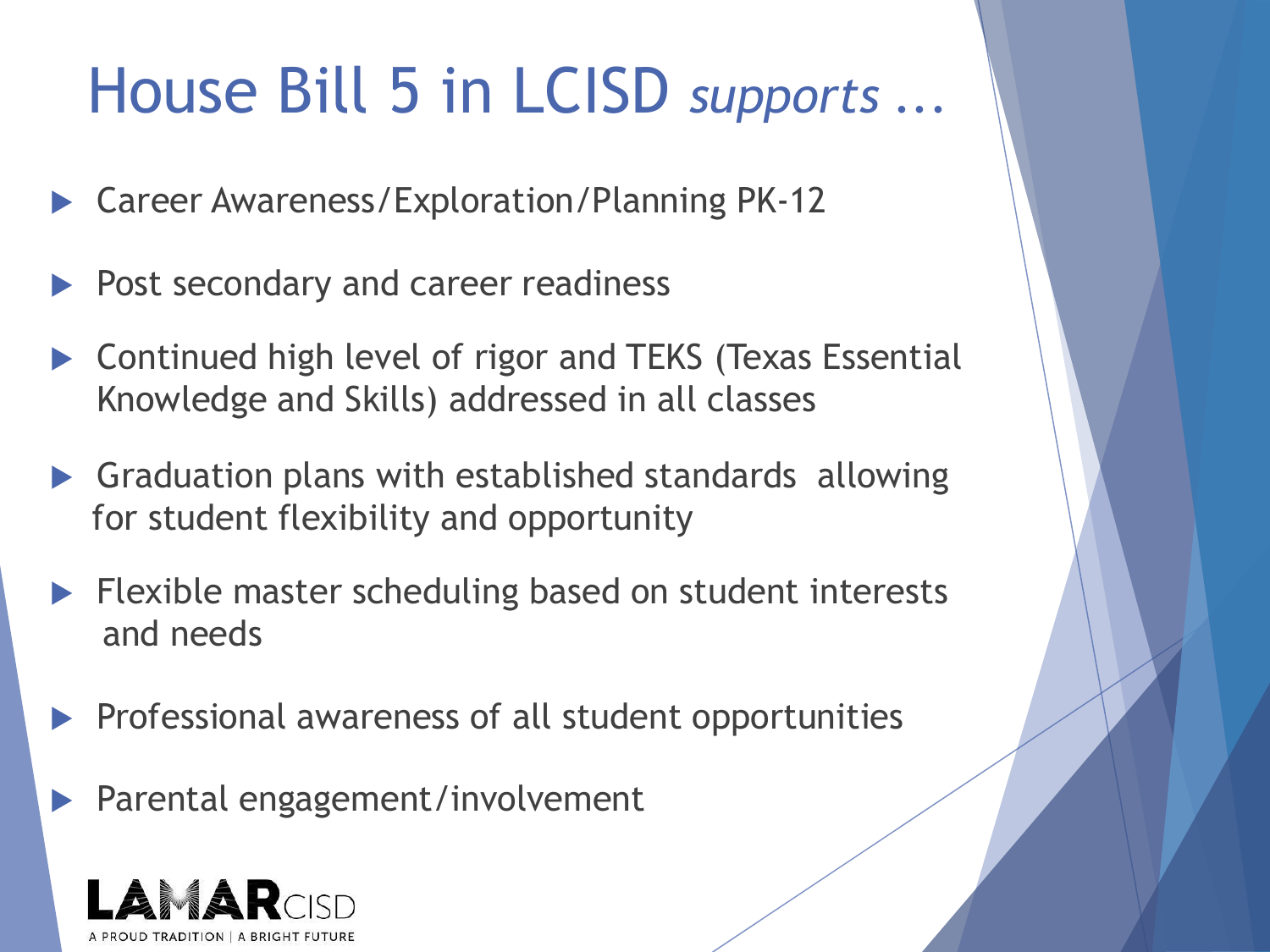#### House Bill 5 in LCISD *is not ...*

- ▶ A test reduction bill
- Retreat from rigorous teaching of content areas that are not state tested
- ▶ A CTE (Career and Technology Education) bill
- A roadmap to "track" students by grouping students into one endorsement
- ▶ One plan (4 year) for all

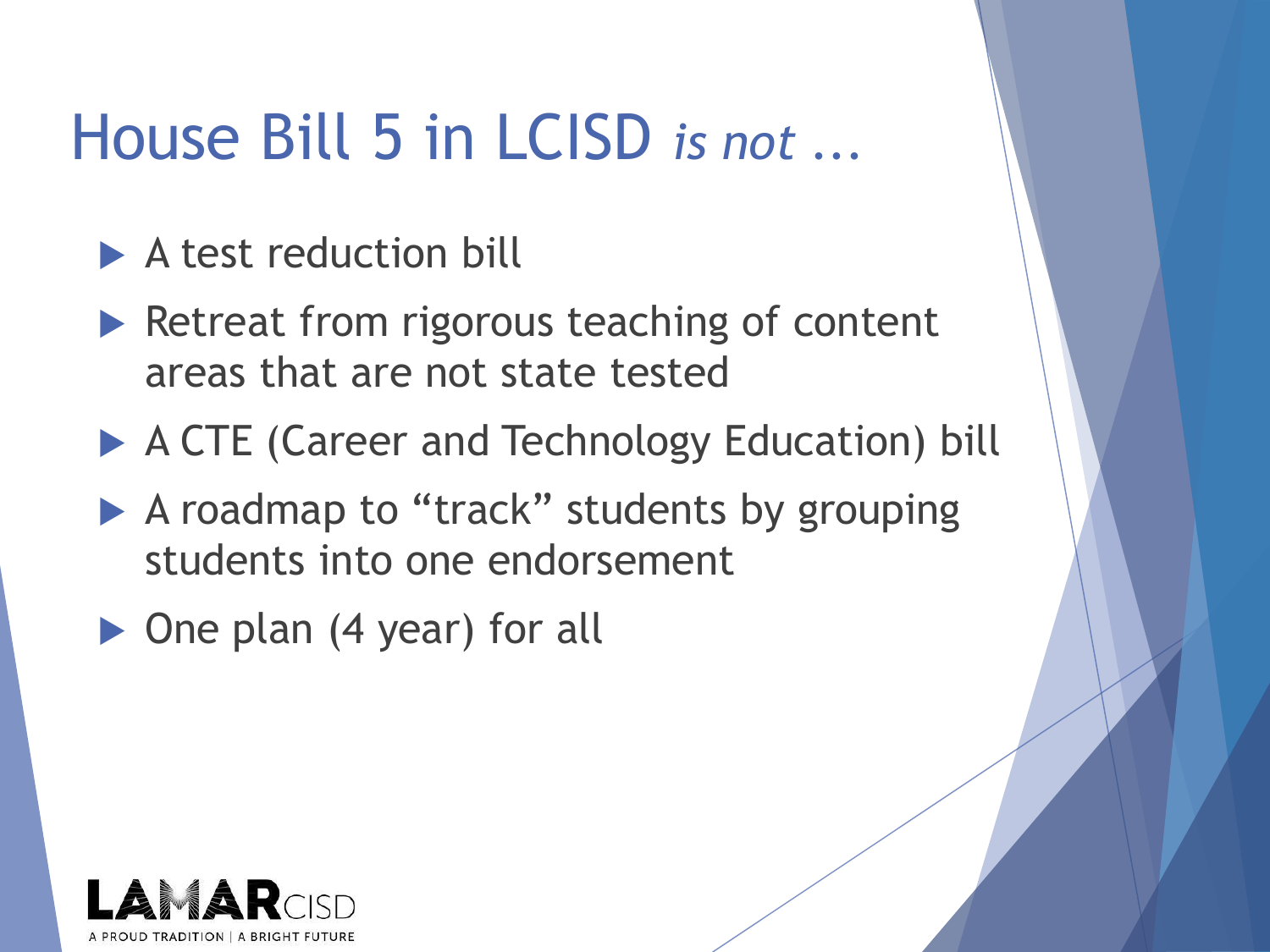#### 2014-2015 New Graduation Plans per House Bill 5

House Bill 5 mandates new graduation plans for all incoming 9th grade students in 2014-2015 and is optional for current high school students.

- ▶ Foundation High School Program (FHSP)
- ▶ Foundation High School Program + Endorsement (FHSP + Endorsement or FHSP+)
- ▶ Distinguished Level of Achievement (DLA)

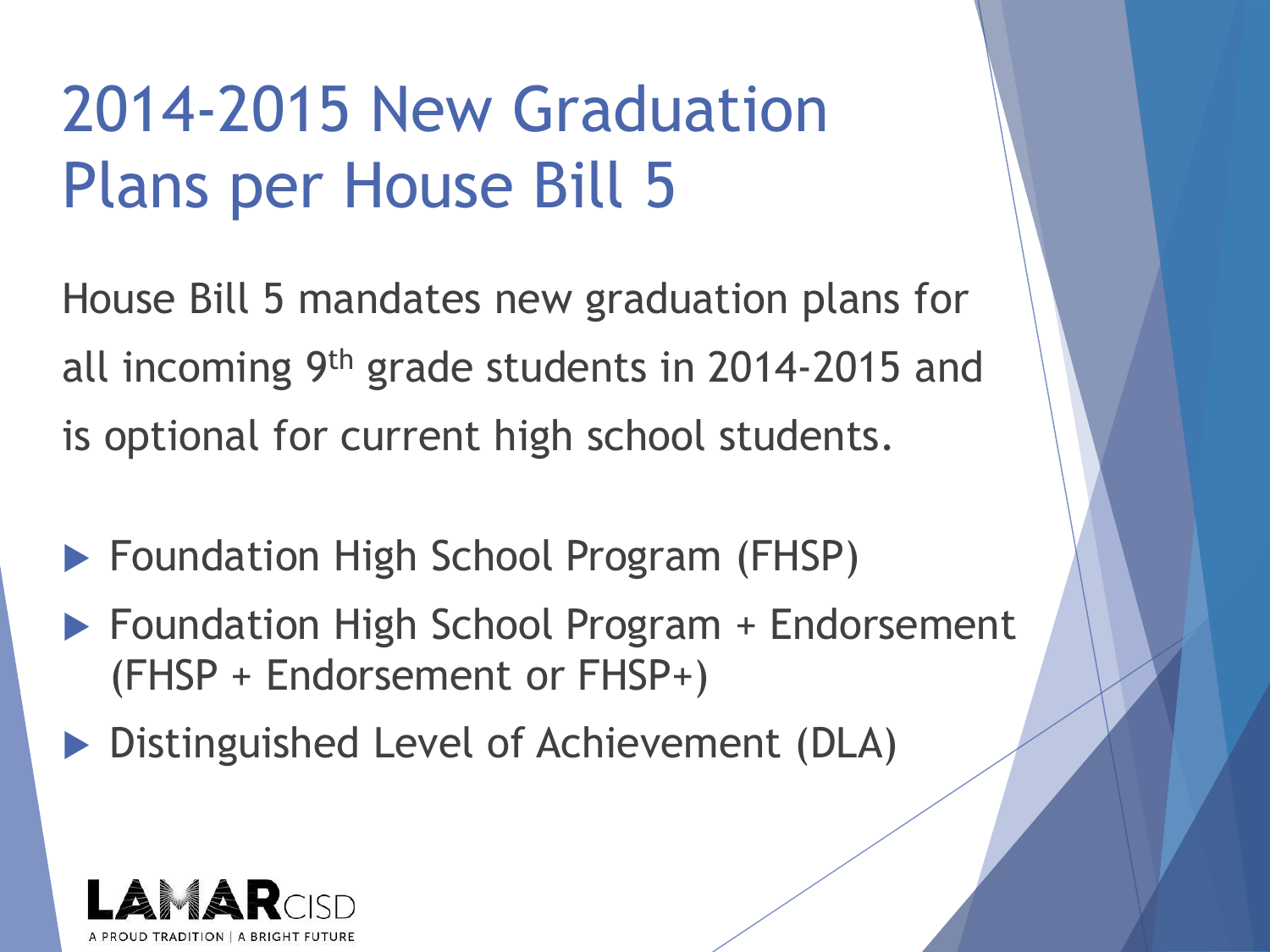### LCISD High School Graduation Plans

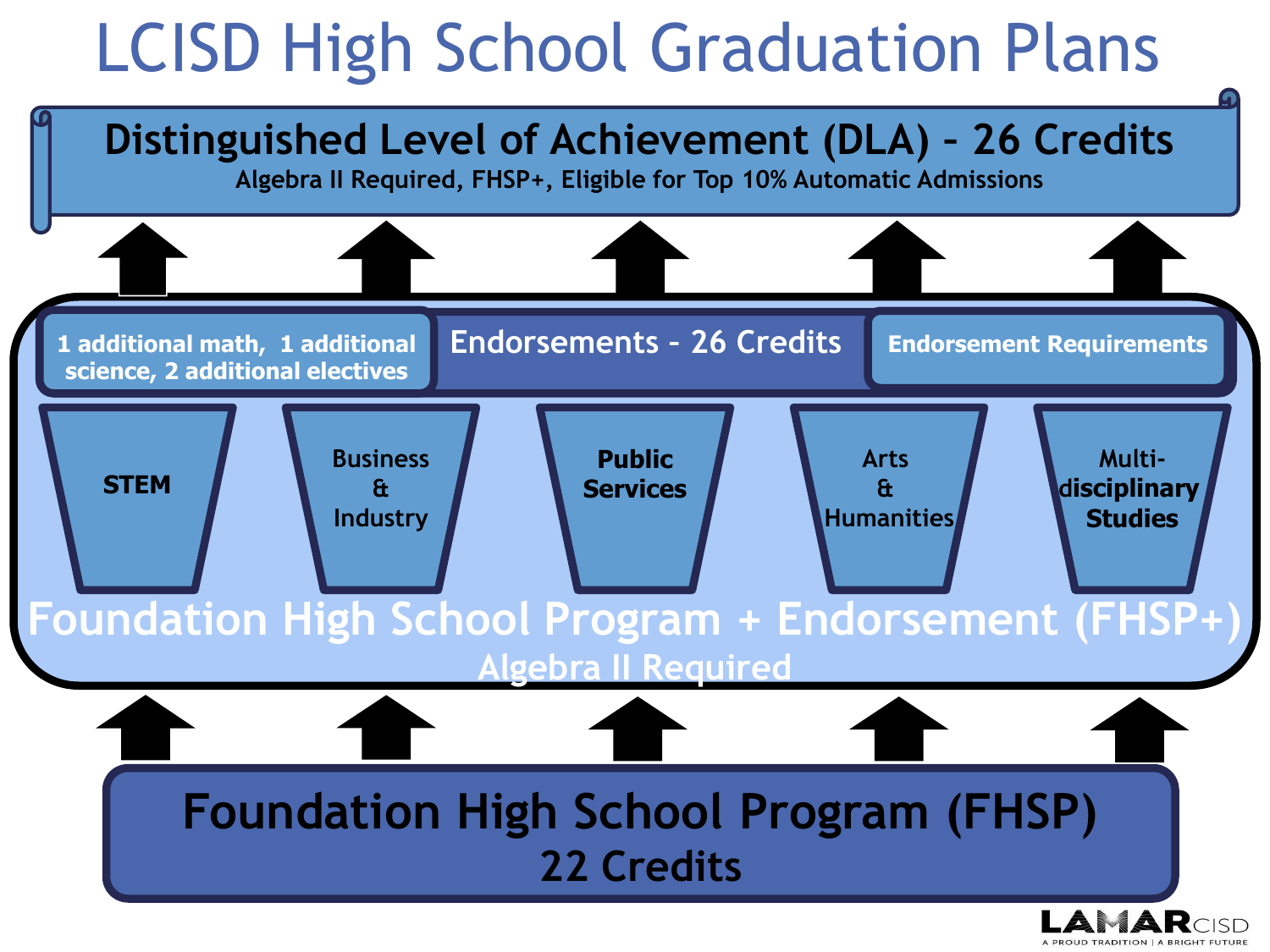#### Foundation High School Program (FHSP)

- ▶ 4 credits English (English I, II, III and 1 additional credit)
- ▶ 3 credits mathematics (Algebra I, Geometry and 1 additional credit)
- ▶ 3 credits science (Biology and two additional credits)
- ▶ 3 credits social studies (W. Geography or W History, US History, Gov't (1/2), Eco (1/2),
- ▶ 2 credits LOTE (Languages other than English)
- ▶ 1 credit physical education
- $\blacktriangleright$  1 credit fine arts
- $\triangleright$  5 elective credits

**22 Credits to Graduate**

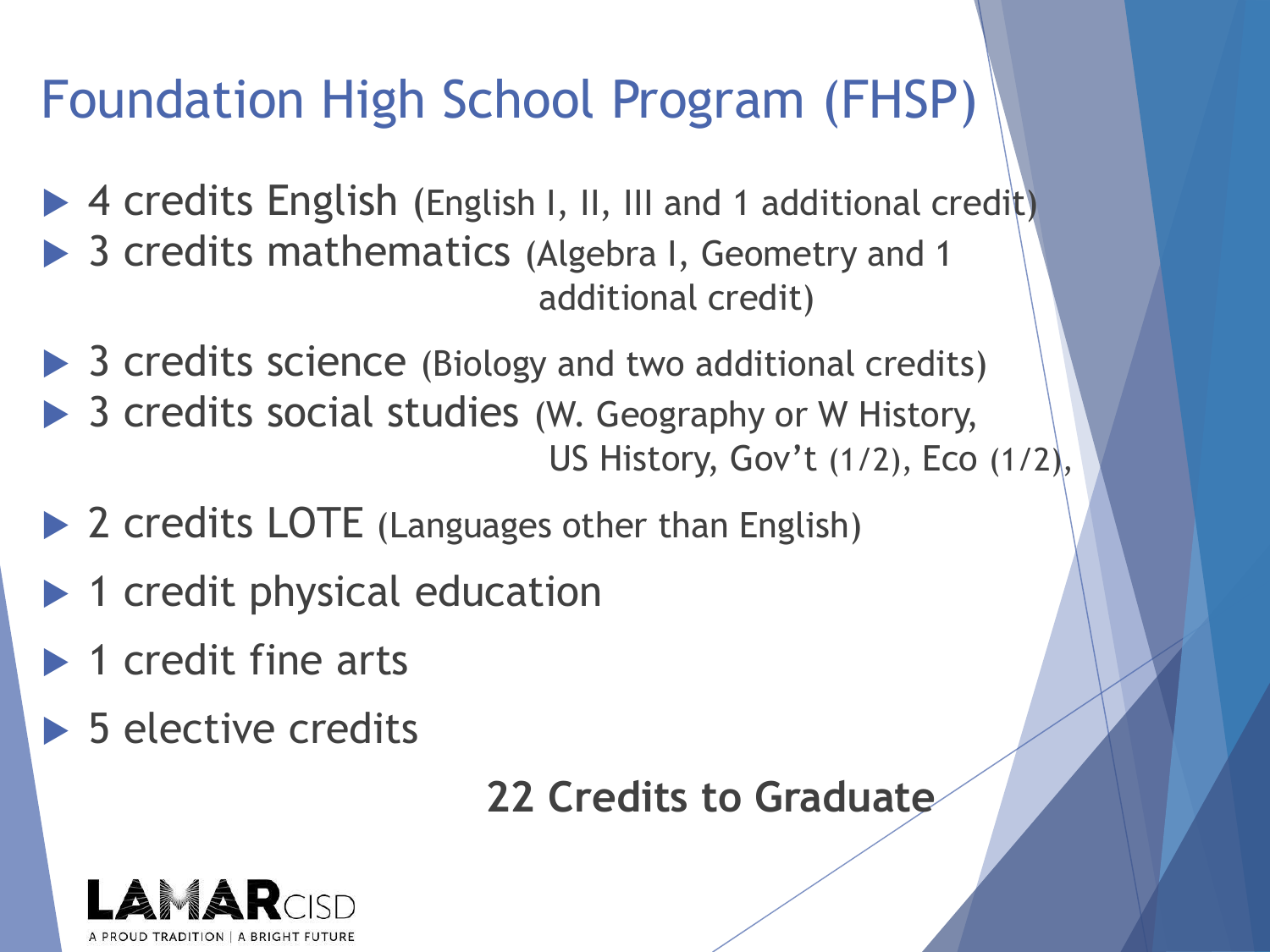#### Foundation High School Program + Endorsement (FHSP+)

- ▶ Foundation High School Program (22 credits)
- **Endorsement requirements** 
	- ▶ Additional math credit (1)
	- Additional science credit (1)
	- ▶ Two additional electives (2)
- ▶ Math credits must include Algebra II

**26 credits to graduate**

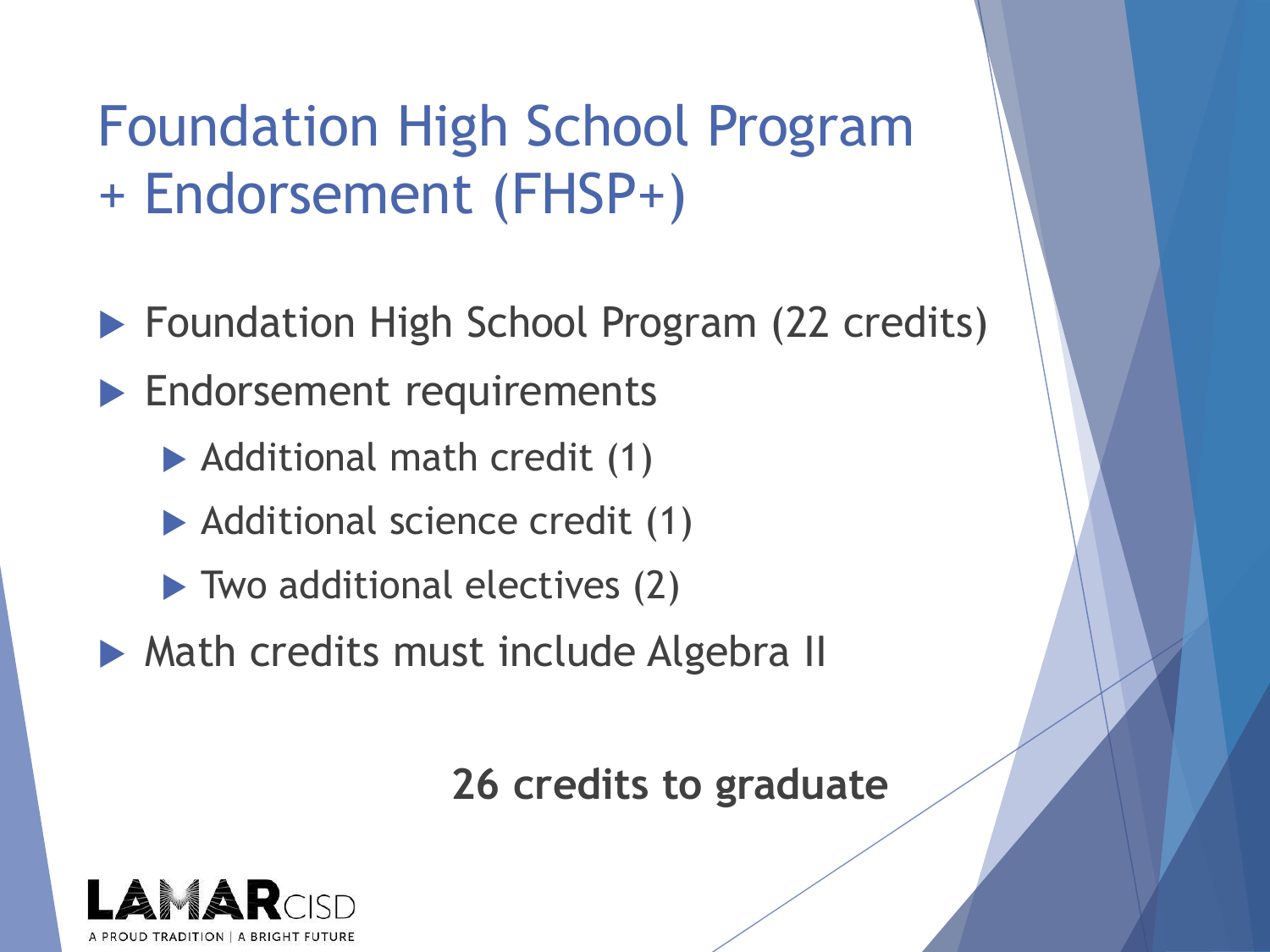#### Distinguished Level of Achievement (DLA)

- ▶ Foundation High School Program (22 credits)
- **Endorsement** 
	- Additional math credit (1)
	- ▶ Additional science credit (1)
	- ▶ Two additional electives (2)
- **Math credits must include Algebra II**
- Required for top 10% automatic college admission (UT exception – 7% in 2014)

**26 Credits to Graduate**

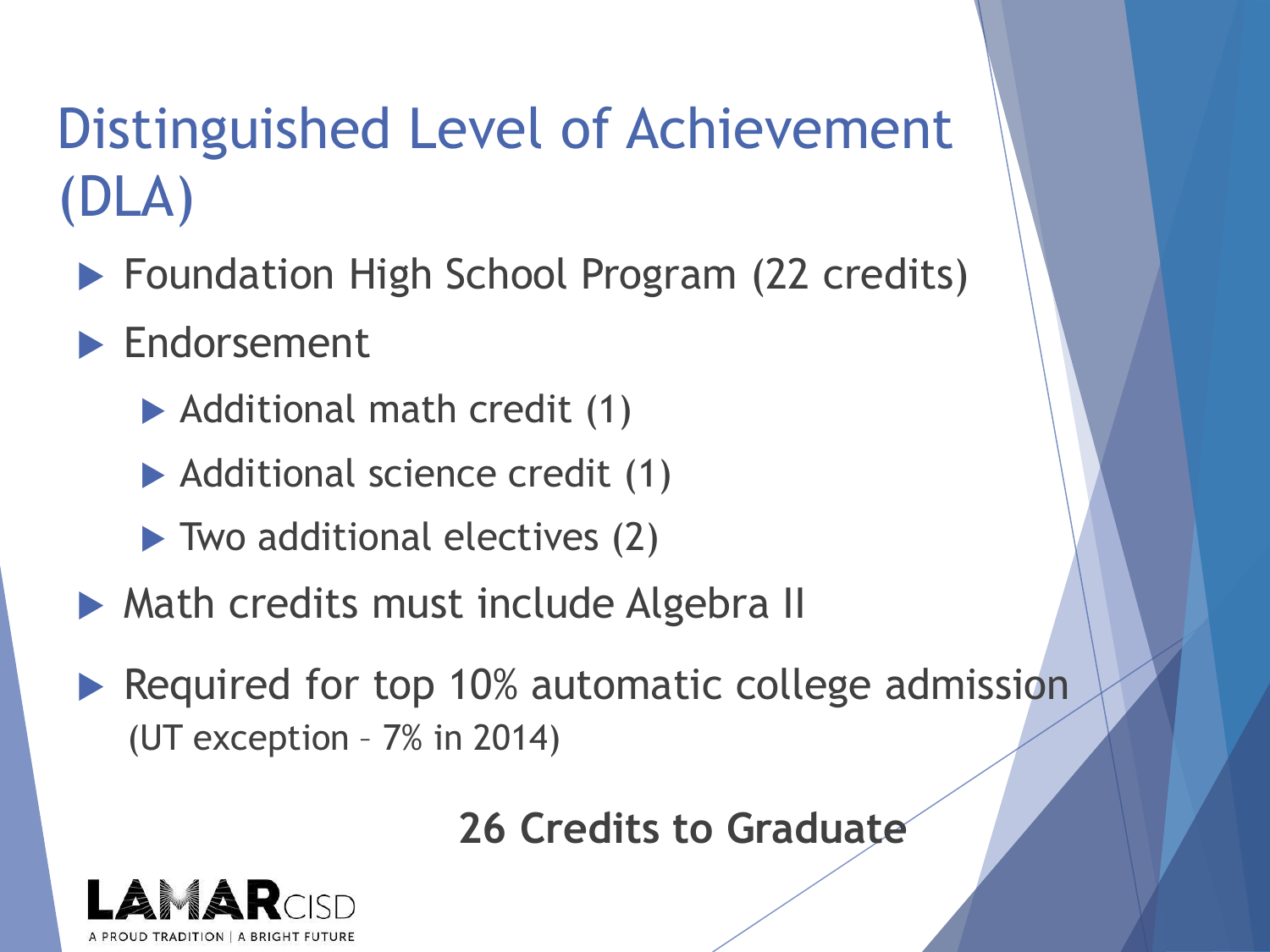| <b>Graduation Plans</b> |                           |                                                   |                                                                |
|-------------------------|---------------------------|---------------------------------------------------|----------------------------------------------------------------|
|                         | <b>Foundation</b><br>Plan | <b>Foundation +</b><br><b>Endorsement</b><br>Plan | <b>Distinguished</b><br>Level of<br><b>Achievement</b><br>Plan |
| <b>Discipline</b>       | <b>Credits</b>            | <b>Credits</b>                                    | <b>Credits</b>                                                 |
| English                 | $\overline{4}$            | $\overline{4}$                                    | $\overline{4}$                                                 |
| Math                    | 3                         | $4*$                                              | $4*$                                                           |
| Science                 | $\overline{3}$            | $\overline{4}$                                    | $\overline{4}$                                                 |
| Soc. Studies            | $\overline{3}$            | $\overline{3}$                                    | $\overline{3}$                                                 |
| <b>LOTE</b>             | $\overline{2}$            | $\overline{2}$                                    | $\overline{2}$                                                 |
| <b>Fine Arts</b>        | $\mathbf{1}$              | $\mathbf{1}$                                      | $\mathbf{1}$                                                   |
| Physical<br>Education   | $\mathbf{1}$              | $\mathbf{1}$                                      | $\mathbf{1}$                                                   |
| <b>Electives</b>        | 5                         | $\overline{7}$                                    | $\overline{7}$                                                 |
| <b>Total</b>            | 22                        | $26***$                                           | $26***$                                                        |



- *\* Math Credits must include Algebra II*
- *\*\* Includes Endorsement requirements*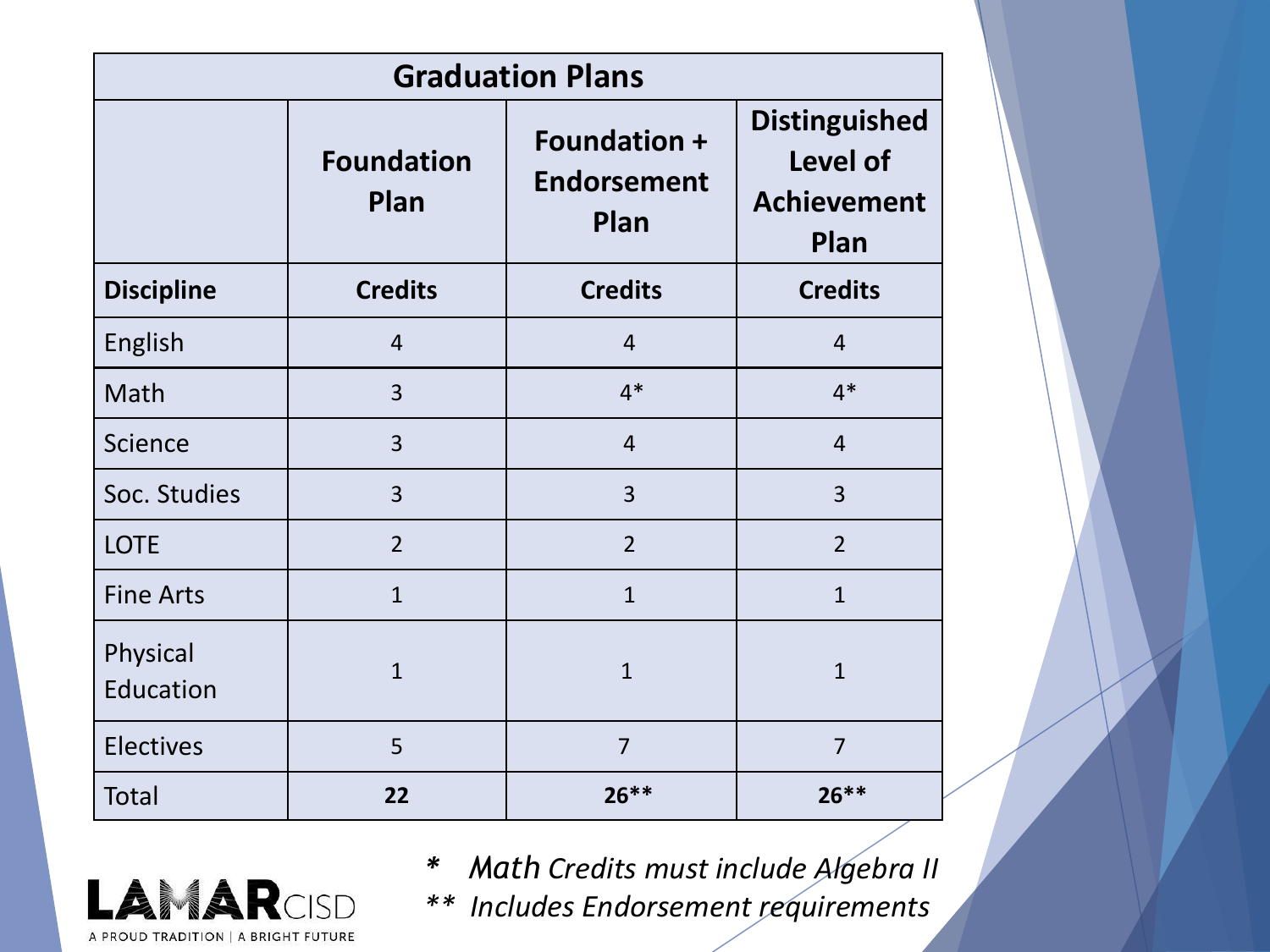### LCISD High School Graduation Plans

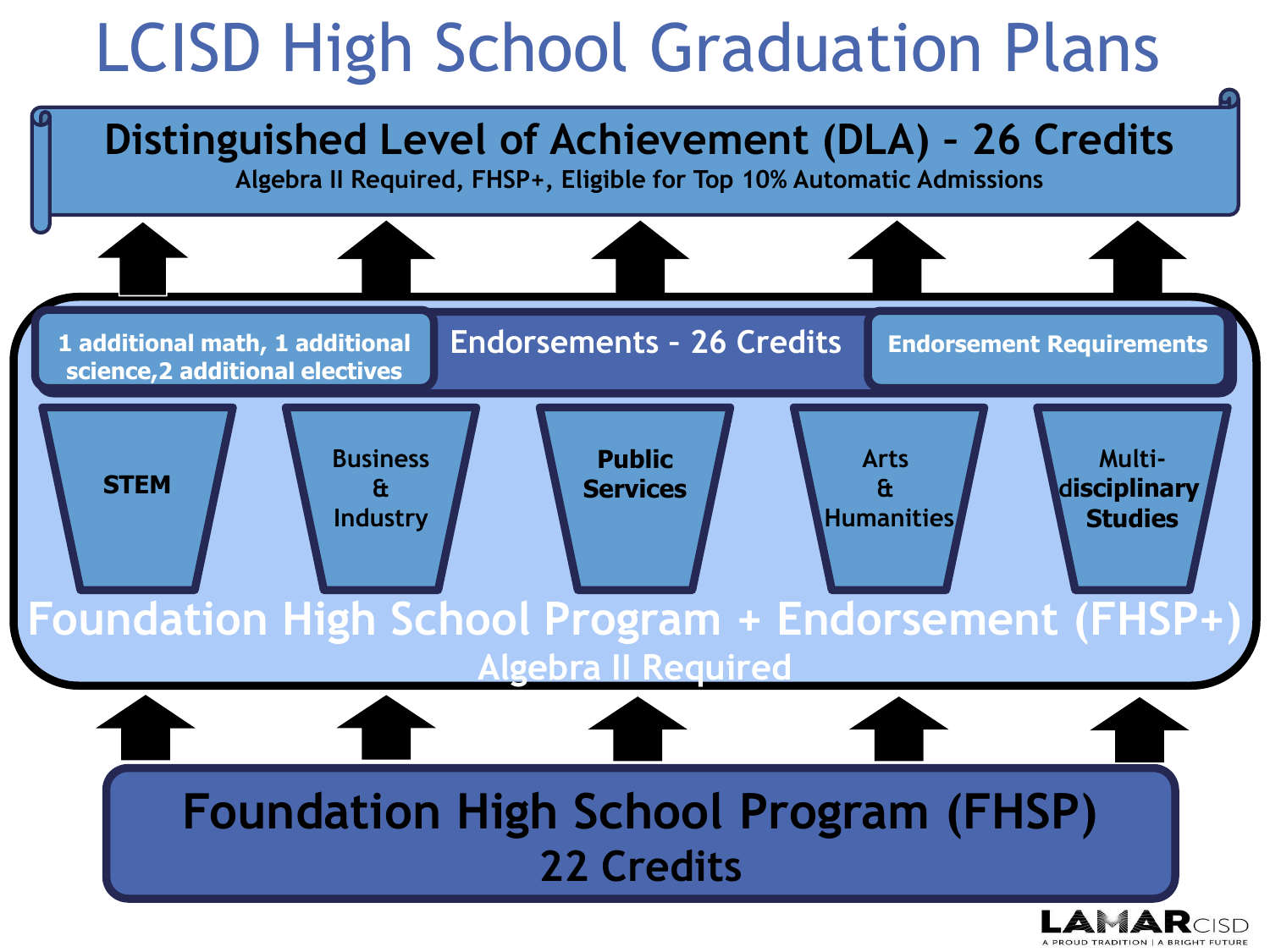#### House Bill 5 Endorsements

- ▶ Science, Technology, Engineering and Math (STEM)
- **Business and Industry**
- **Public Services**
- Arts and Humanities
- **Multidisciplinary Studies**

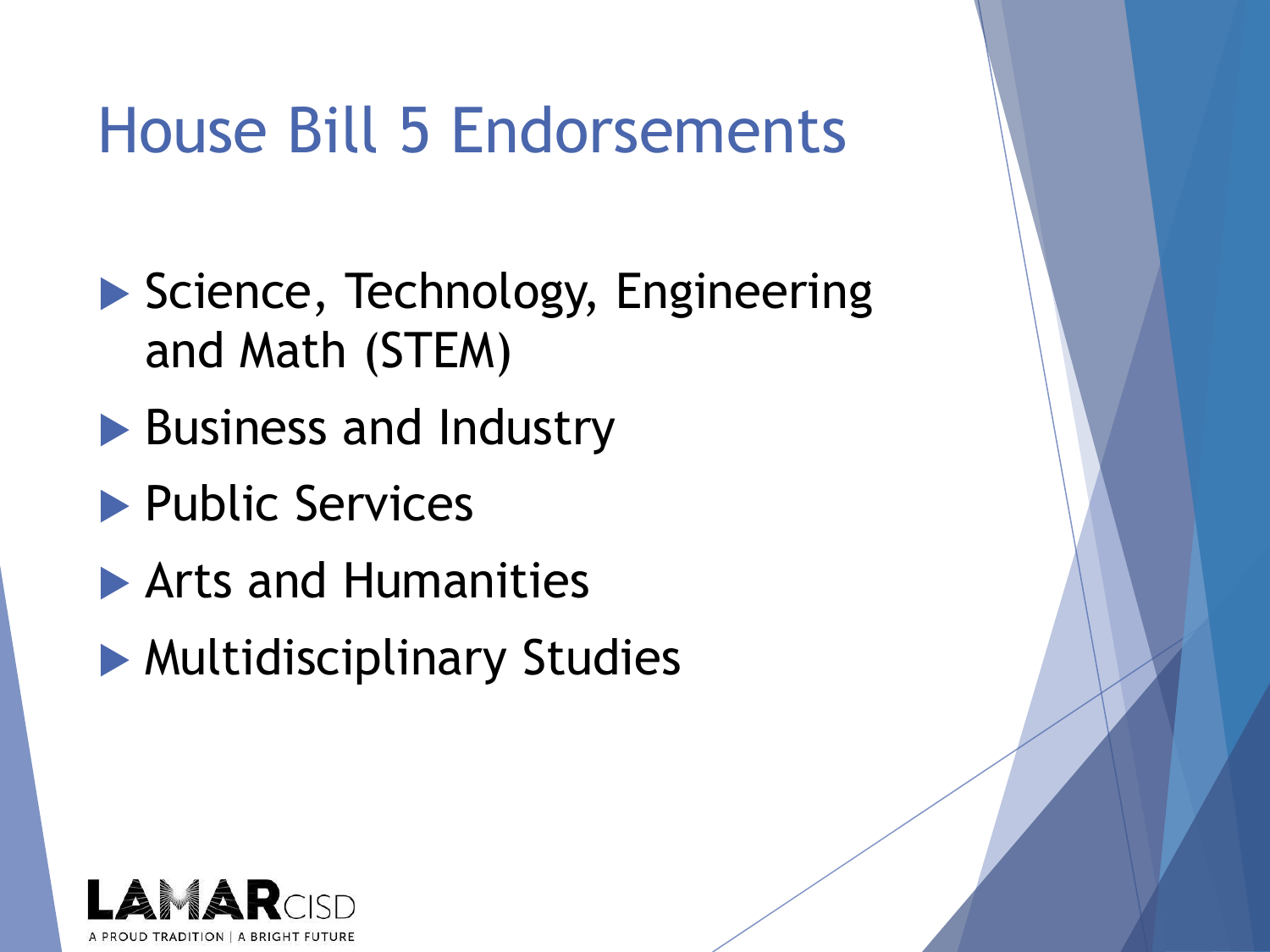#### STEM Endorsement

Algebra II, chemistry and physics required and

- A coherent sequence of 4 credits in CTE that include at least 2 courses in the same career cluster, including one advanced CTE course. Final CTE course must be in STEM cluster *or*
- A coherent sequence of 4 credits in computer science *or*
- ▶ 3 credits in math (Algebra II and 2 additional math classes for which Algebra II is a prerequisite) *or*
- ▶ 4 credits in science (chemistry and physics and two additional advanced science credits) *or*
- A coherent sequence of 3 additional credits from no more than two categories (STEM, math, computer science, science) in addition to Algebra II, chemistry, and physics.

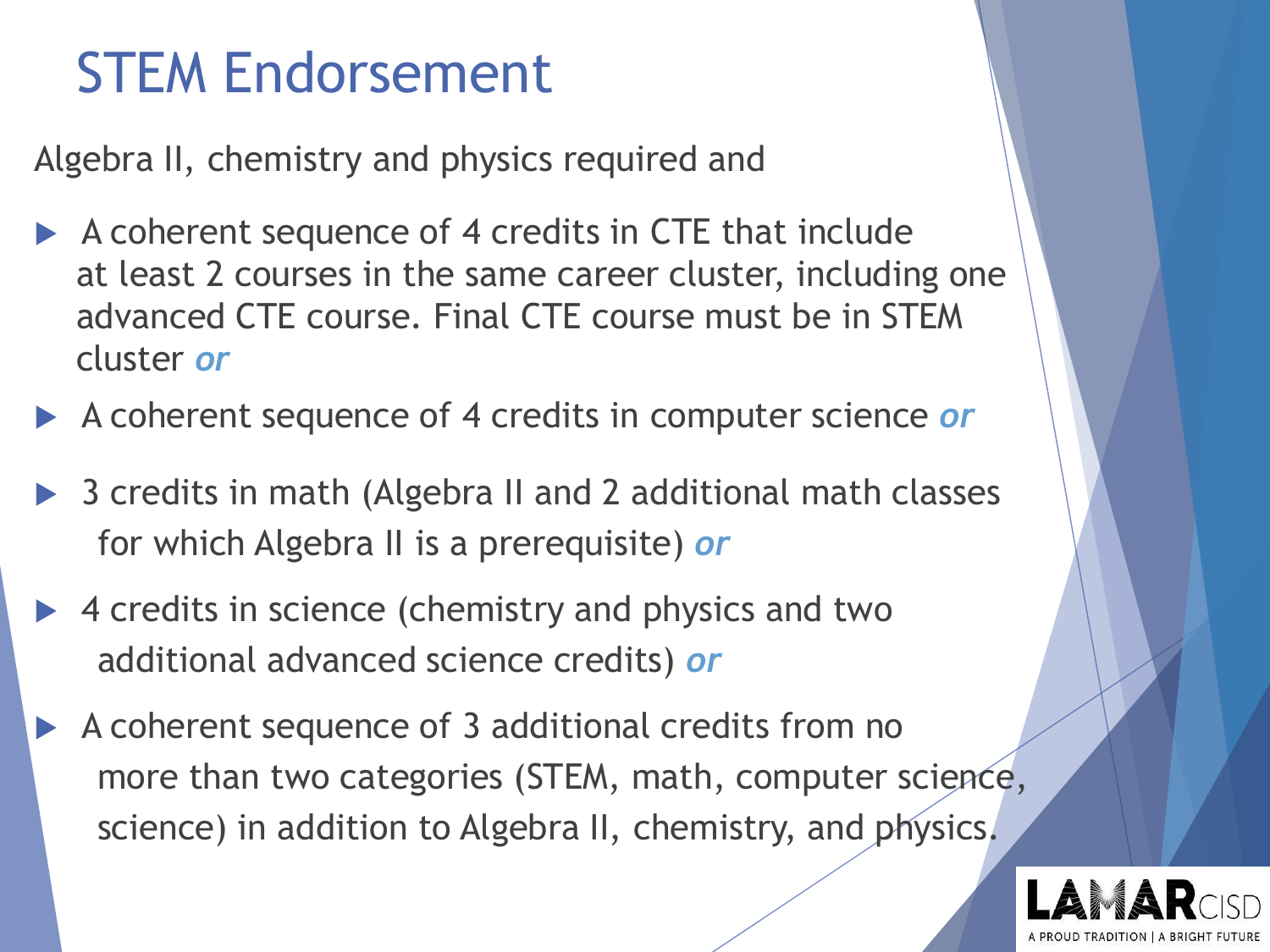#### **STEM Endorsement - 4 Year Plan Example**

| 9th                                   | 10th                                    | 11th                         | 12th                          |
|---------------------------------------|-----------------------------------------|------------------------------|-------------------------------|
| English I<br><b>PAP</b>               | English II<br><b>PAP</b>                | English III<br><b>AP</b>     | Additional<br>English         |
| Algebra I                             | Geometry                                | Algebra II                   | Additional<br>Math            |
| <b>Biology</b>                        | Chemistry                               | <b>Physics</b>               | Additional<br>Science         |
| Spanish I                             | Spanish II                              | Art                          | Elective                      |
| <b>W</b> History<br>or W Geog         | Elective                                | <b>US History</b><br>Dual    | Gov't/Eco                     |
| Introduction<br>Engineering<br>Design | <b>Spec Course</b><br>In<br>Engineering | Principles of<br>Engineering | Digital<br><b>Electronics</b> |
| <b>Athletics</b>                      | <b>Athletics</b>                        | <b>Athletics</b>             | <b>Athletics</b>              |

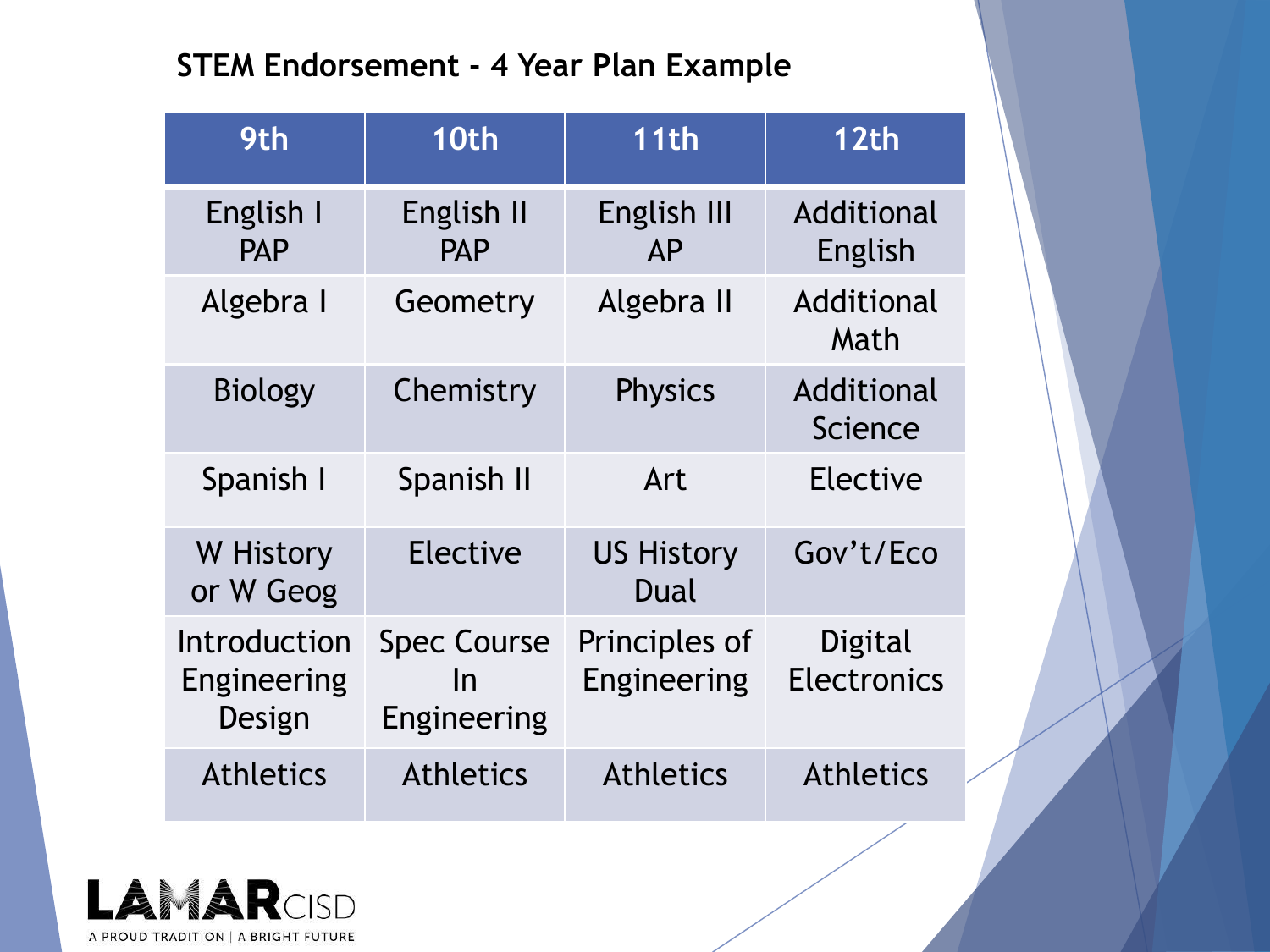*STEM Example Continued . . .*

 A coherent sequence of 4 credits in CTE that include at least 2 courses in the same career cluster, including one advanced CTE course. Final CTE course must be in STEM cluster.

| <b>Introduction</b> | <b>Spec Course</b> | <b>Principles of</b> | <b>Digital</b>     |
|---------------------|--------------------|----------------------|--------------------|
| <b>Engineering</b>  | <u>In</u>          | <b>Engineering</b>   | <b>Electronics</b> |
| <b>Design</b>       | <b>Engineering</b> |                      |                    |

A coherent sequence of 4 credits in computer science

| Computer  | Computer   | Computer          | <b>IS: Tech</b>     |
|-----------|------------|-------------------|---------------------|
| Science I | Science II | <b>Science AP</b> | <b>Applications</b> |

 3 credits in math (Algebra II and 2 additional math classes for which Algebra II is a prerequisite)



A PROUD TRADITION | A BRIGHT FUTURE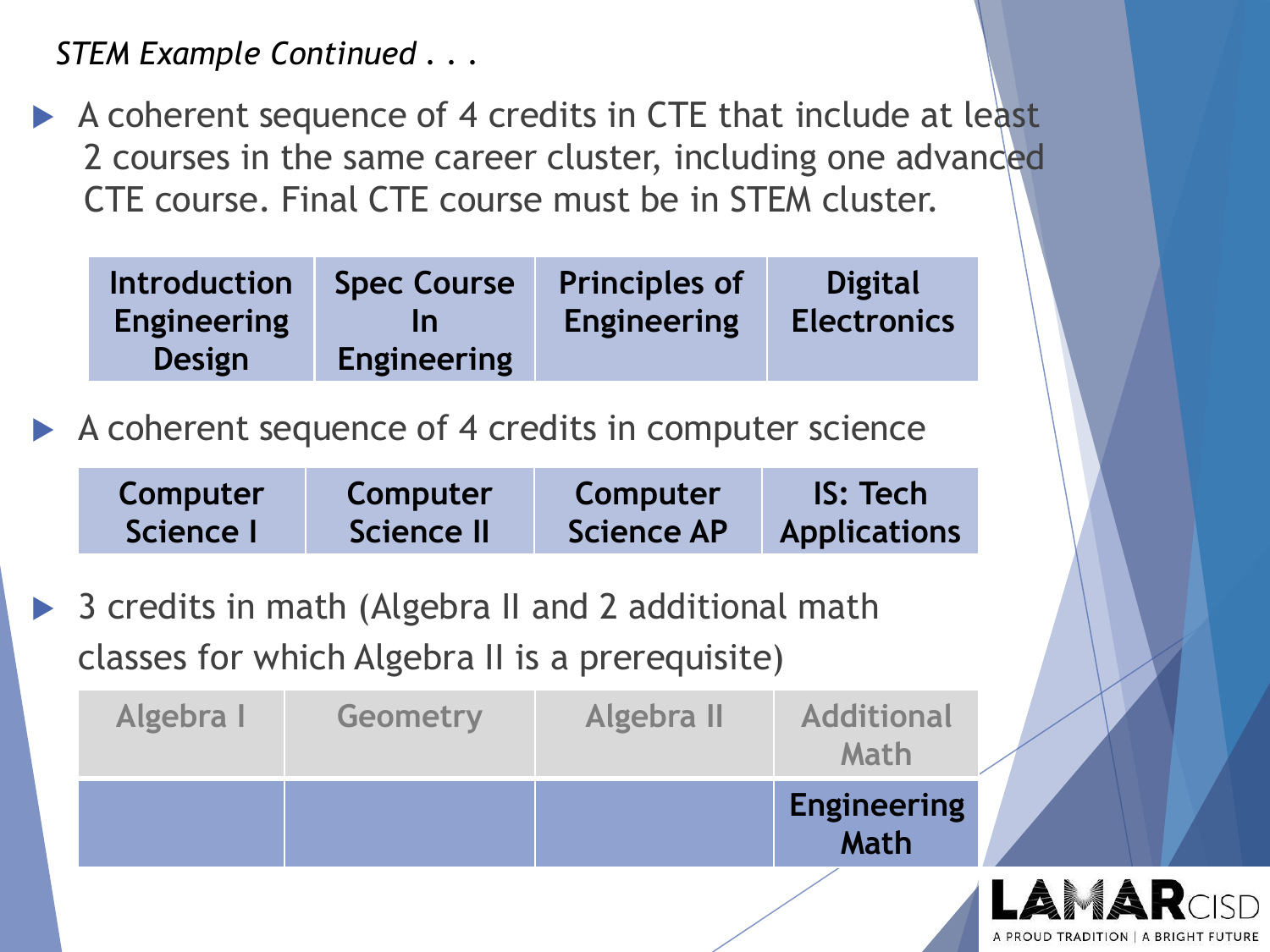*STEM Example Continued . . .*

▶ 4 credits in science (chemistry and physics and two additional advanced science credits)

| <b>Biology</b> | Chemistry | <b>Physics</b> | <b>Additional</b><br><b>Science</b> |
|----------------|-----------|----------------|-------------------------------------|
|                |           |                | <b>Additional</b><br><b>Science</b> |

A coherent sequence of 3 additional credits from no more than two categories (STEM, math, computer science, science) in addition to Algebra II, chemistry, and physics.

| Computer<br>Science I | <b>Computer</b><br>Science II | <b>Physics AP</b> |  |
|-----------------------|-------------------------------|-------------------|--|
|                       |                               |                   |  |

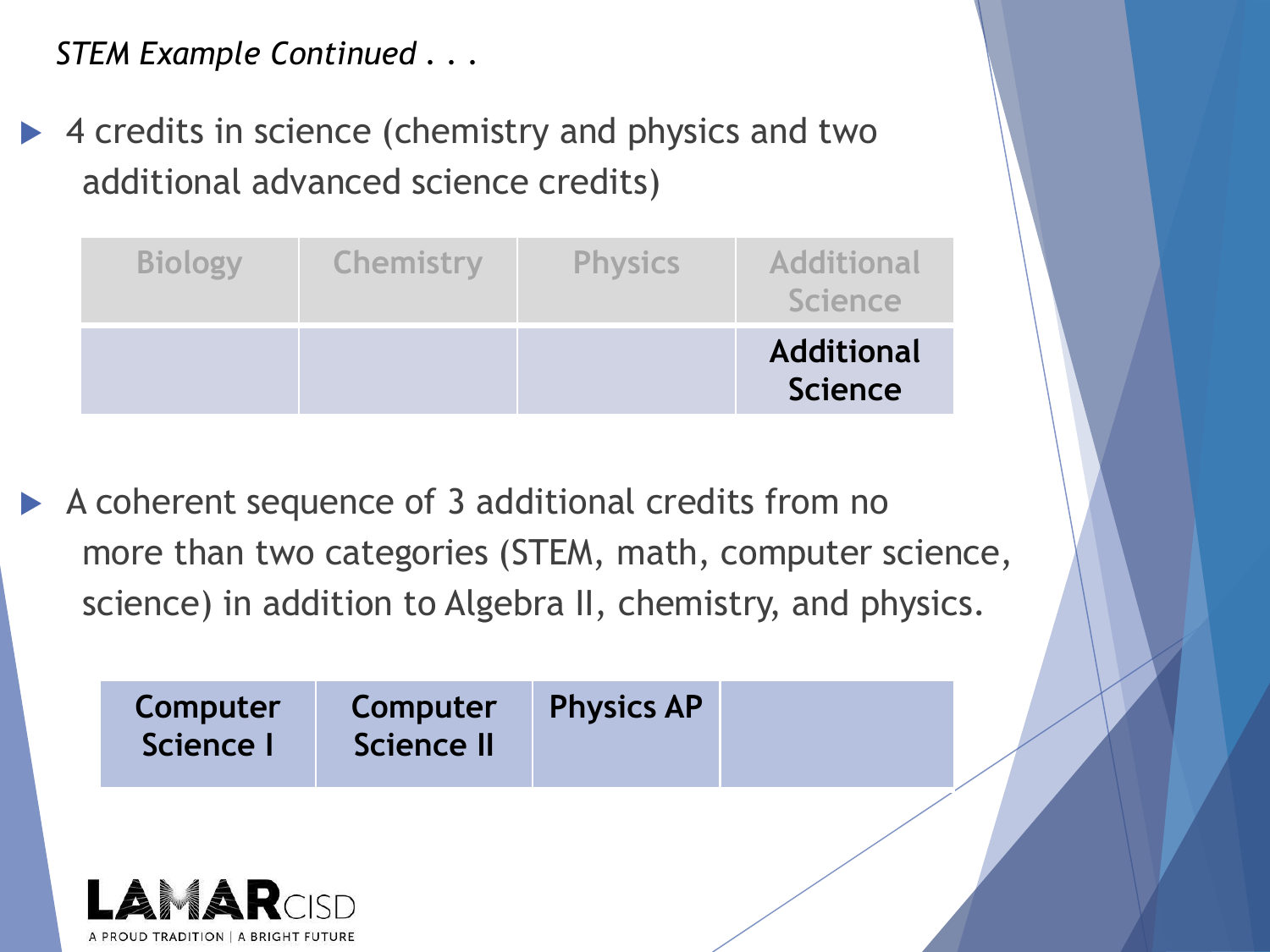#### Business & Industry Endorsement

- A coherent sequence of 4 credits in CTE that include at least 2 courses in the same career cluster, including one advanced CTE course. The final course in the sequence must be from one of the following CTE clusters.
	- Agriculture, Food and Natural Resources
	- Architecture and Construction
	- Business Management and Administration Finance
	- Transportation, Distribution and Logistics Manufacturing
	-

#### *or*

- 4 English electives including 3 levels in Broadcast Journalism, Newspaper, Yearbook or Debate *or*
- Coherent sequence of 4 credits from options above
- 
- Hospitality and Tourism Information Technology

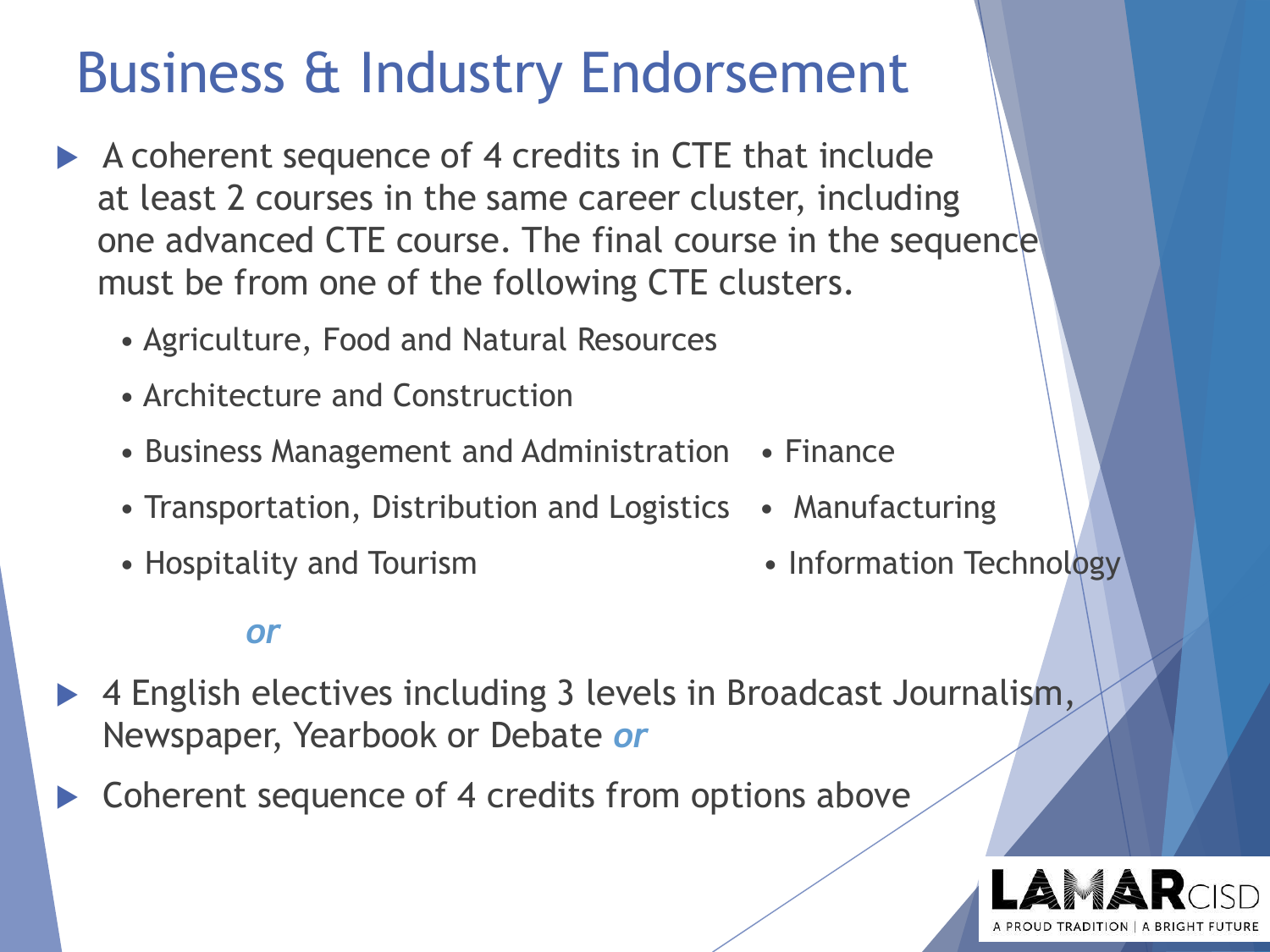#### **Business & Industry Endorsement - 4 Year Plan Sample**

| 9th                                 | 10th                  | 11th                                    | 12th                                     |
|-------------------------------------|-----------------------|-----------------------------------------|------------------------------------------|
| English I                           | English II            | English III                             | Additional<br>English                    |
| Algebra 1                           | Geometry              | Algebra II                              | Additional<br>Math                       |
| <b>Biology</b>                      | <b>IPC</b>            | Additional<br><b>Science</b>            | Additional<br>Science                    |
| W History<br>or W Geog              | <b>US History</b>     | Gov't/Eco                               | Physical<br>Education                    |
| Choir                               | Choir                 | Choir                                   | Choir                                    |
| ASL I                               | <b>ASL II</b>         | Pract<br>Marketing<br><b>Dynamics I</b> | Pract<br>Marketing<br><b>Dynamics II</b> |
| Adv & Sales/<br><b>Sports Entmt</b> | Entrepre-<br>neurship |                                         |                                          |

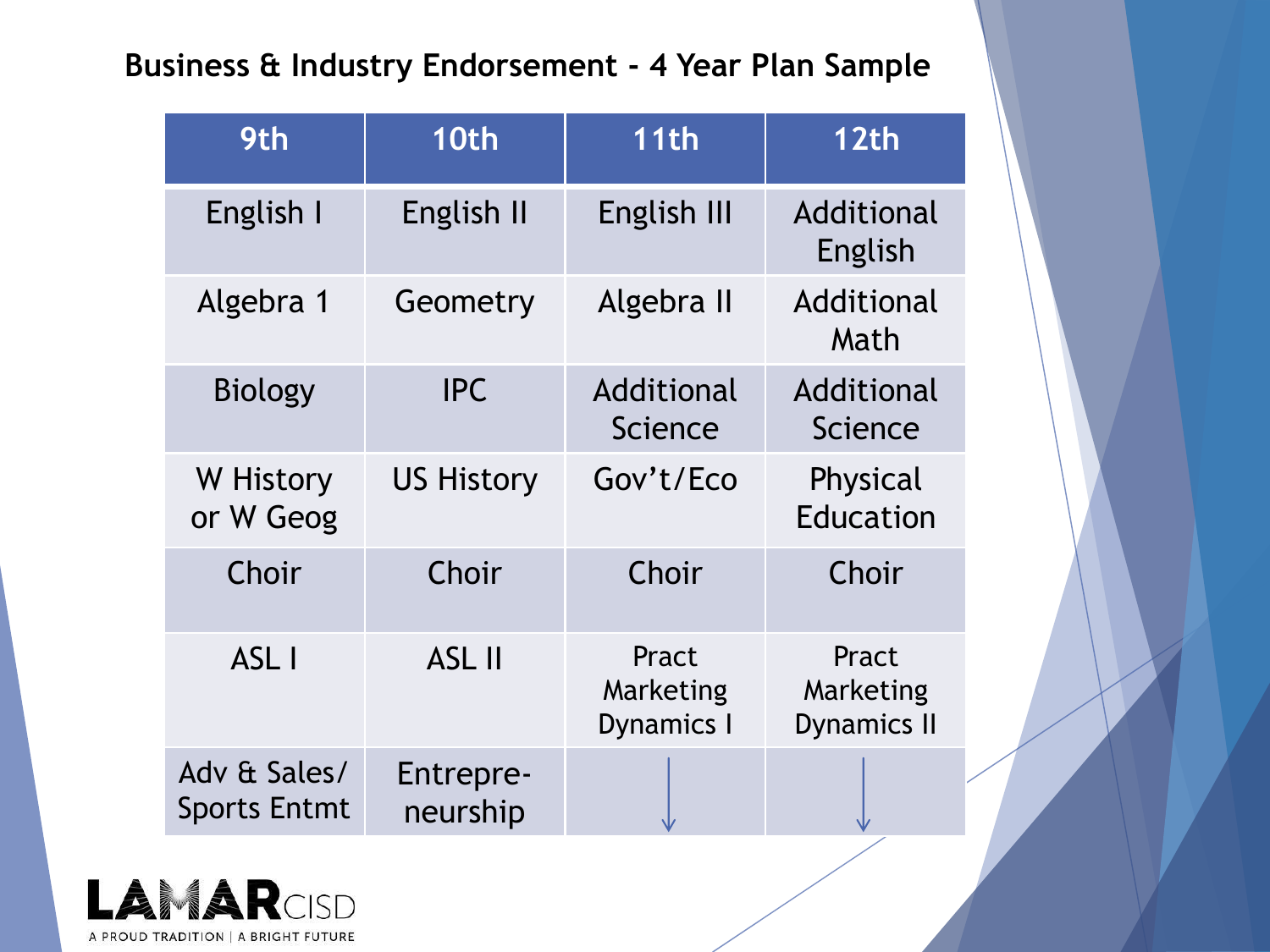#### Public Service Endorsement

- A coherent sequence of 4 credits in CTE that include at least 2 courses in the same career cluster, including one advanced CTE course. Final CTE course must be in one of the following CTE clusters:
	- **Education and Training**
	- **Health Science**
	- Law, public Safety, Corrections & Security *or*
- ▶ 4 Courses in Junior Reserve Officer Training (JROTC)

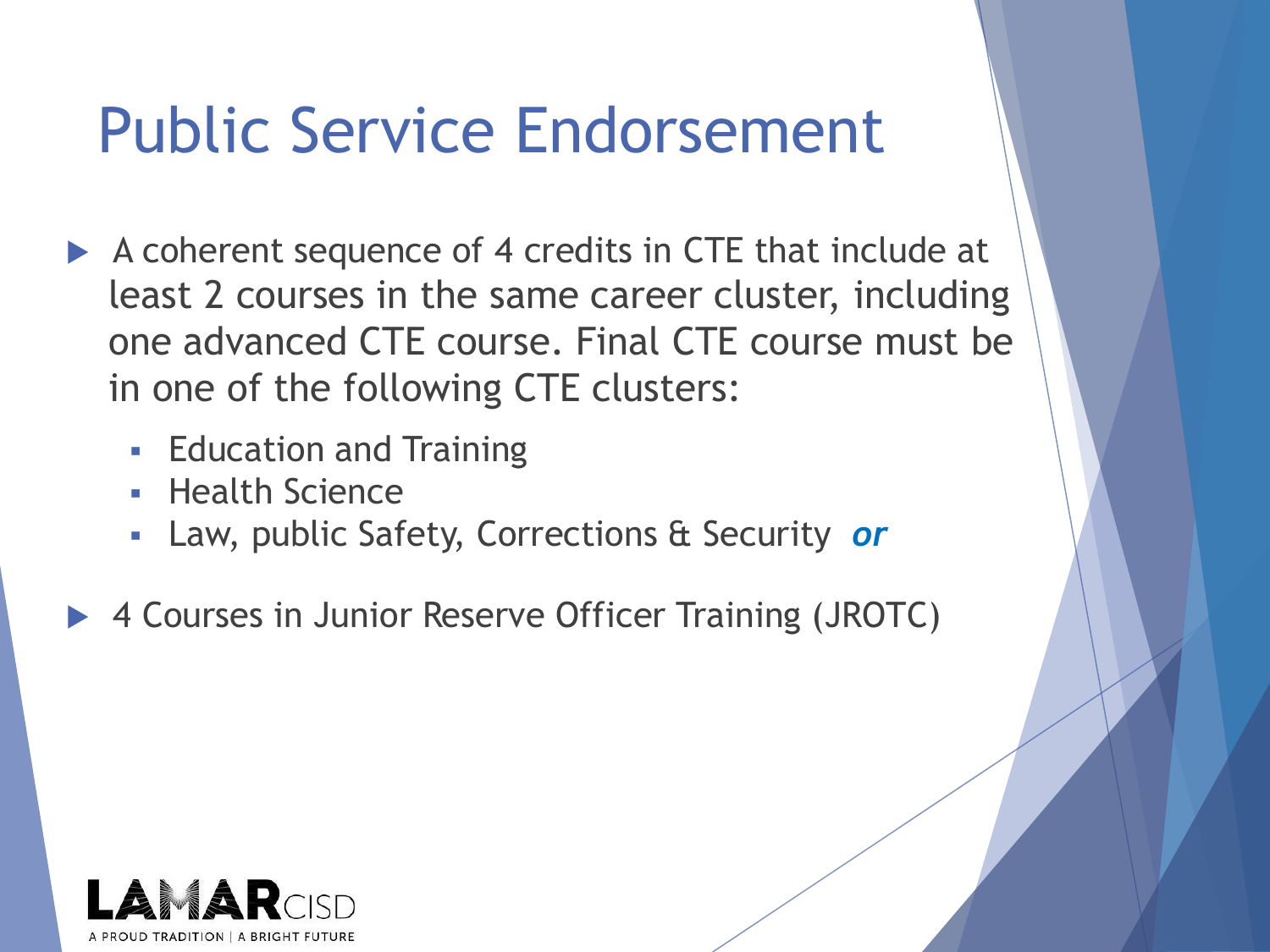#### Arts and Humanities Endorsements

- 5 credits in Social Studies *or*
- 4 levels of same LOTE *or*
- 2 levels of same LOTE and 2 levels of a different LOTE *or*
- 4 levels of ASL *or*
- ▶ Coherent sequence of 4 credits from one or two categories from the following:
	- **Art**
	- $\blacktriangleright$  Dance
	- $\blacktriangleright$  Music
	- $\blacktriangleright$  Theatre
	- Technical Theatre *or*
- ▶ Four English elective credits from English IV, Creative Writing, Humanities, AP English Literature and Composition and course(s) to be developed.

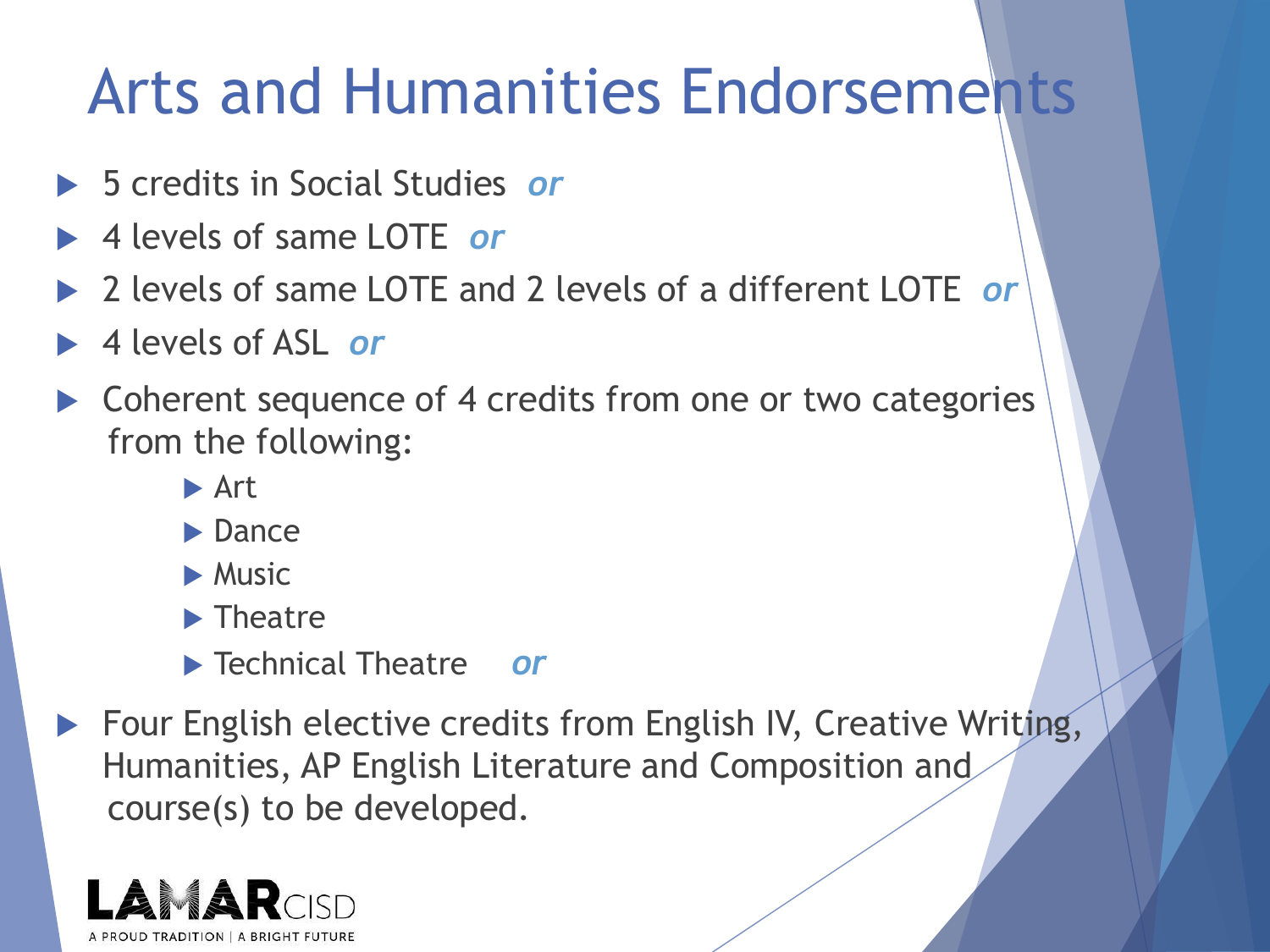#### **Multidisciplinary Studies Endorsement**

- ▶ 4 advanced courses that prepare a student to enter the workforce successfully or postsecondary education without remediation from within one endorsement area or among endorsement areas that are not in a coherent sequence *or*
- Four credits in each of the four foundation subject areas to include English IV and chemistry and/or physics *or*
- ▶ Four credits in AP or dual credit selected from English, math, science, social studies, economics, LOTE or fine arts

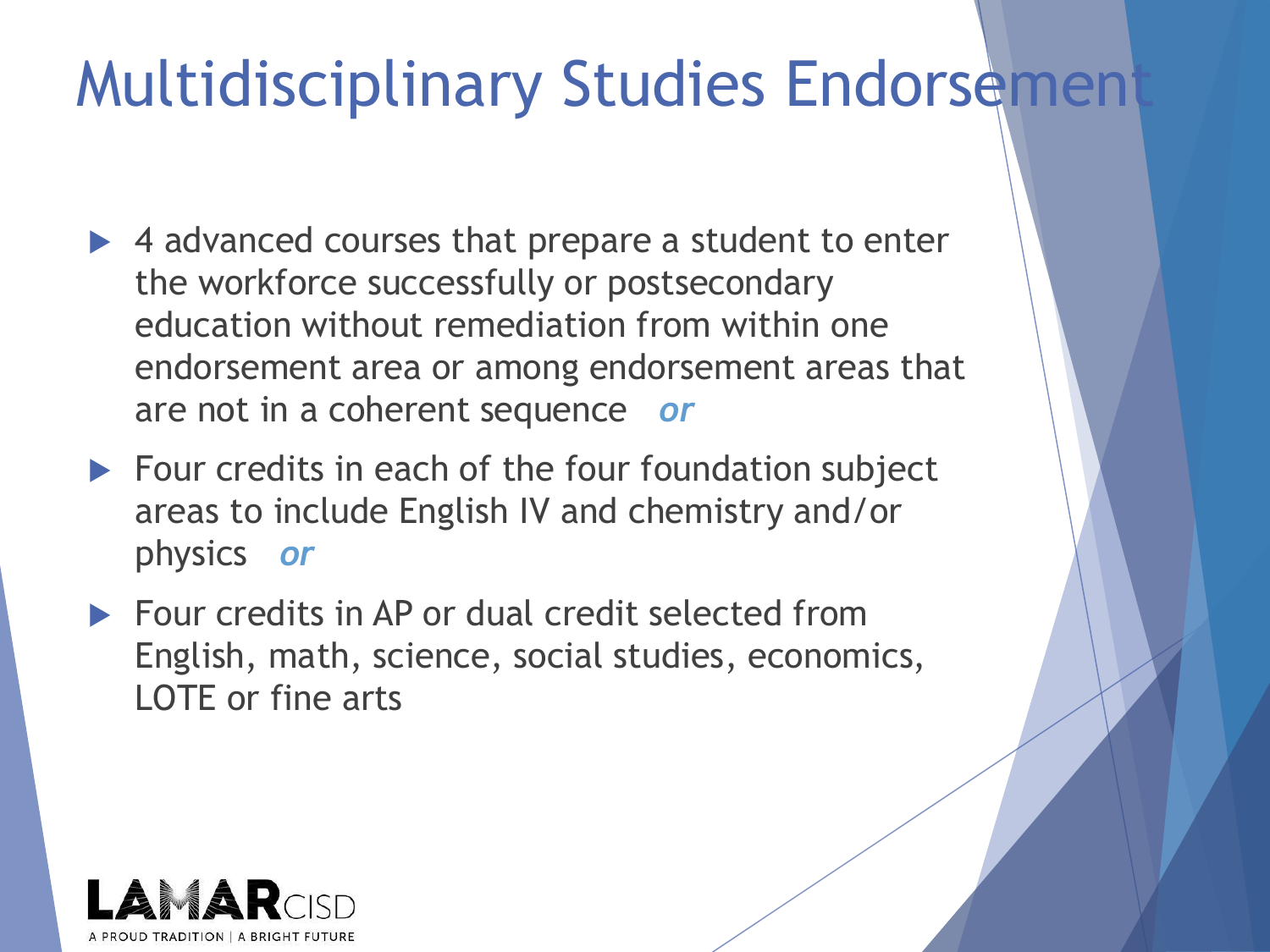#### Endorsement Requirements for Incoming 9th Grade (Fall 2014)

- Students entering 9<sup>th</sup> grade in 2014 must indicate their endorsement in writing.
- Students may choose to change their endorsement area and parents must be notified.
- A school district shall clearly indicate an endorsement on the transcript or Academic Achievement Record (AAR) of a student who satisfies the applicable requirements.
- Students can only choose to graduate **WITHOUT** an endorsement:
	- **After sophomore year**
	- After student and parents have been advised.
	- After parents or guardian files written permission.

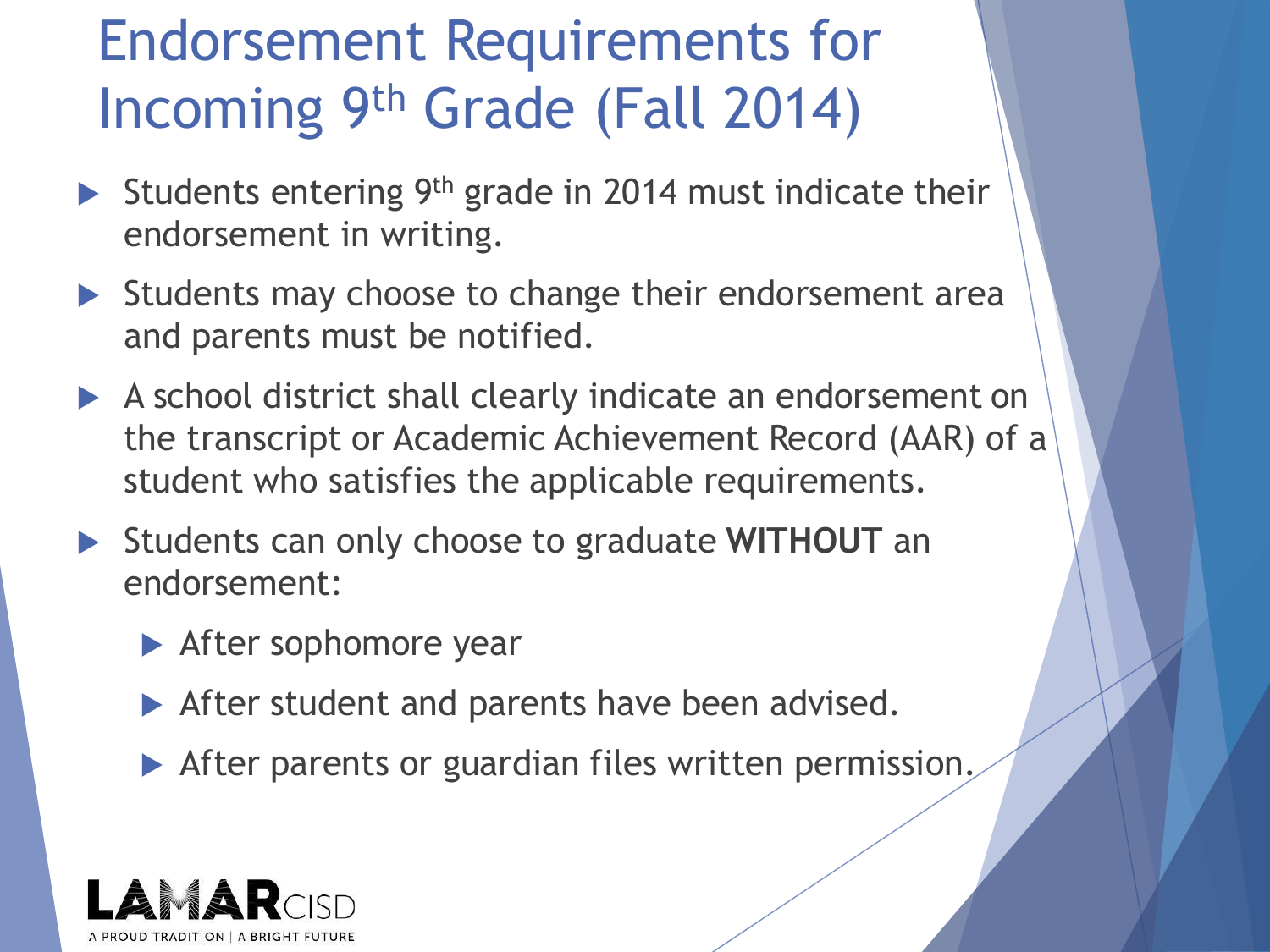#### Performance Acknowledgements

- Placed on diploma and transcript
- $\blacktriangleright$  May be earned by
	- ▶ Dual credit (12 hours, grade of 80 or above)
	- ▶ Bilingualism and biliteracy
	- ▶ Outstanding performance on AP exams (score of 3 or higher)
	- ▶ Outstanding performance on PSAT, ACT-PLAN, SAT or ACT
	- ▶ Earning a nationally or internationally recognized business or industry certification or license

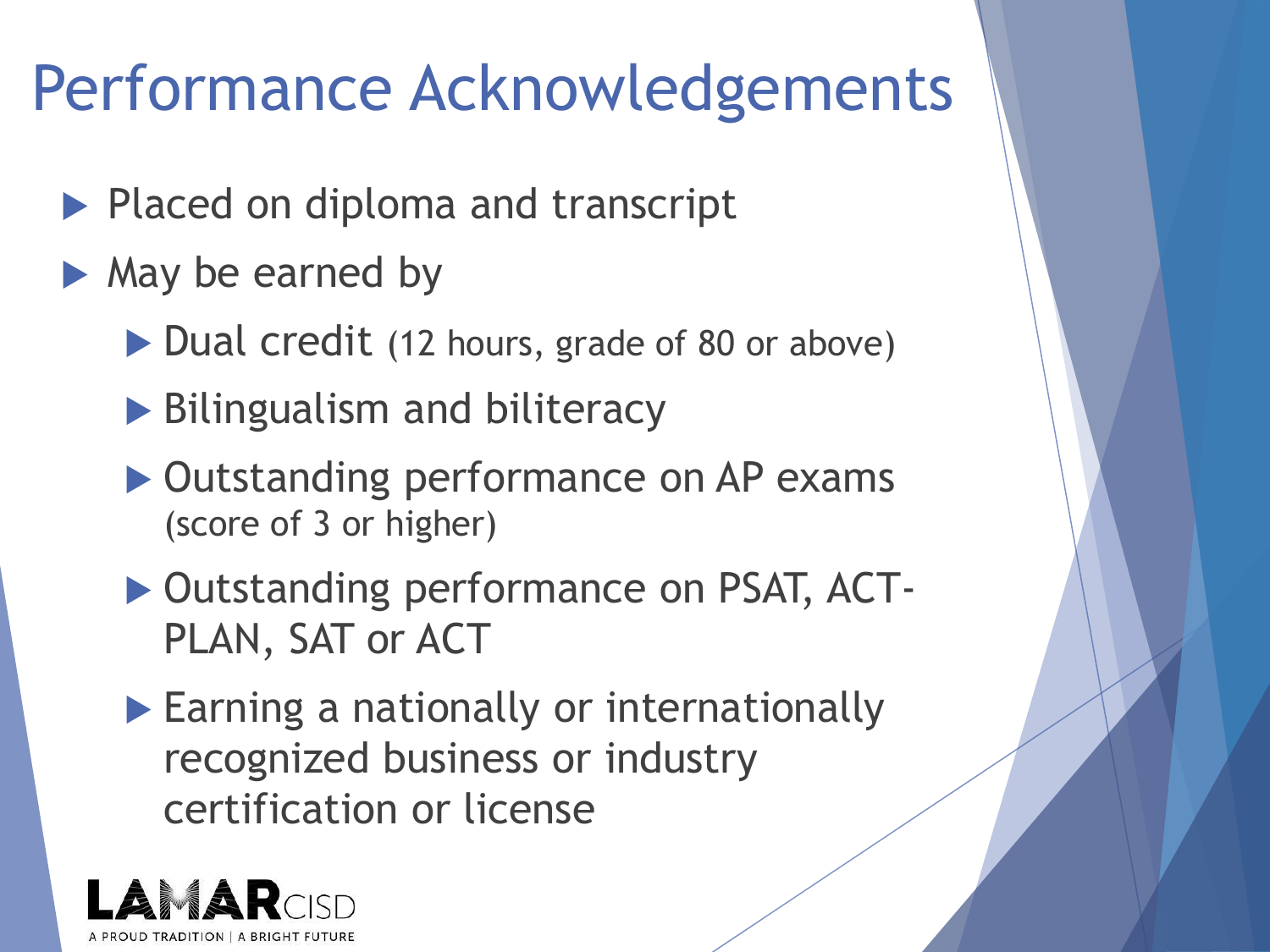#### **How will colleges recognize the FHSP, FHSP+, DLA Graduation Plans**

▶ Current data is not available on how colleges will recognize endorsements in the future or if students will be admitted to certain majors beyond college admissions

 $\blacktriangleright$  Colleges will continue to evaluate transcripts for the types of courses taken and grades earned, along with test scores and the academic resume

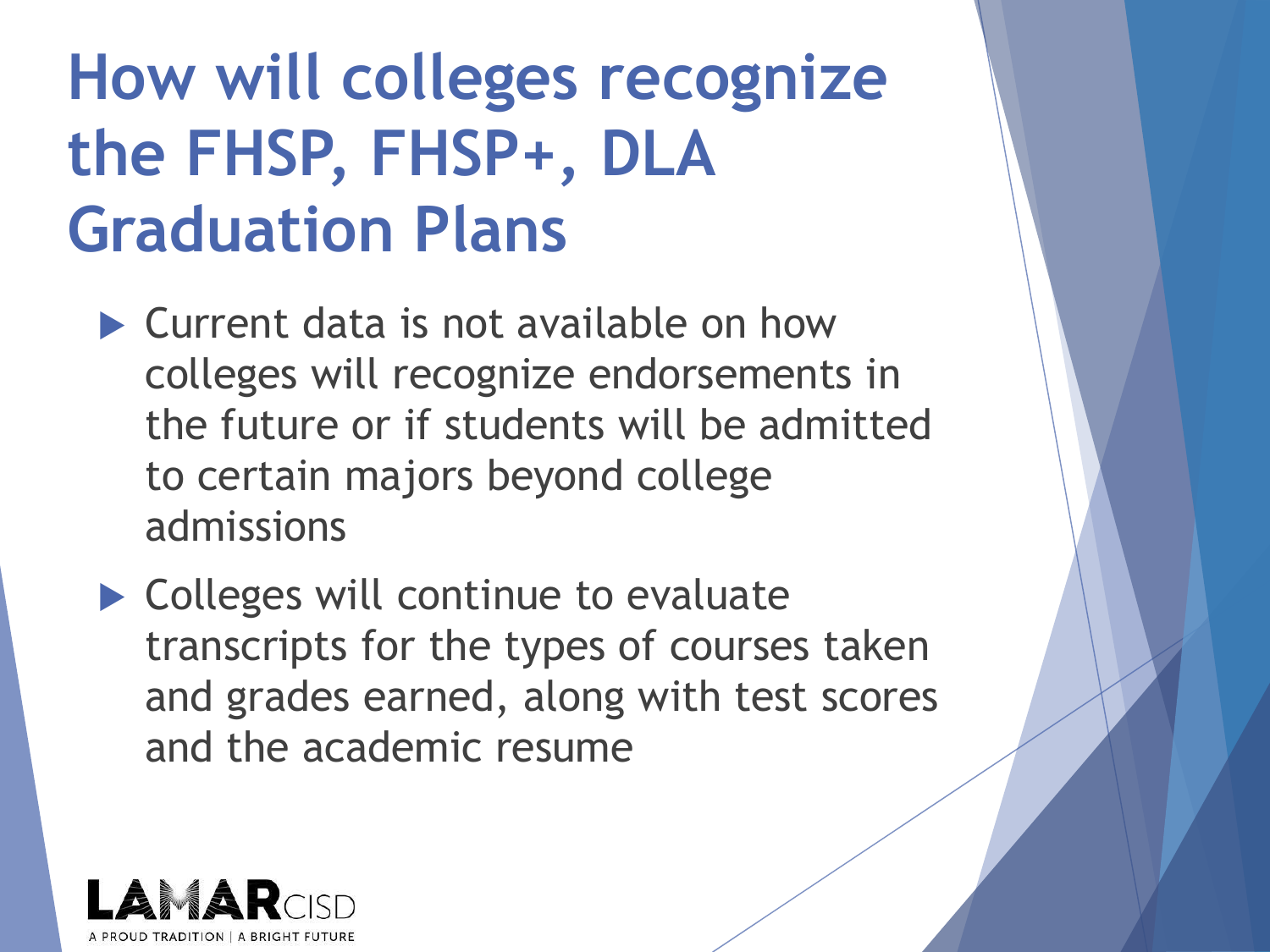#### Benefits of House Bill 5 Graduation Plans

- Students are encouraged to take courses that are most interesting to each individual student
- $\triangleright$  Students are encouraged to take courses that support their post-secondary/career readiness goals
- Students review their selected endorsement, develop and update their 4 year plans annually
- ▶ Create a seamless transition between high school and post-secondary/career opportunities

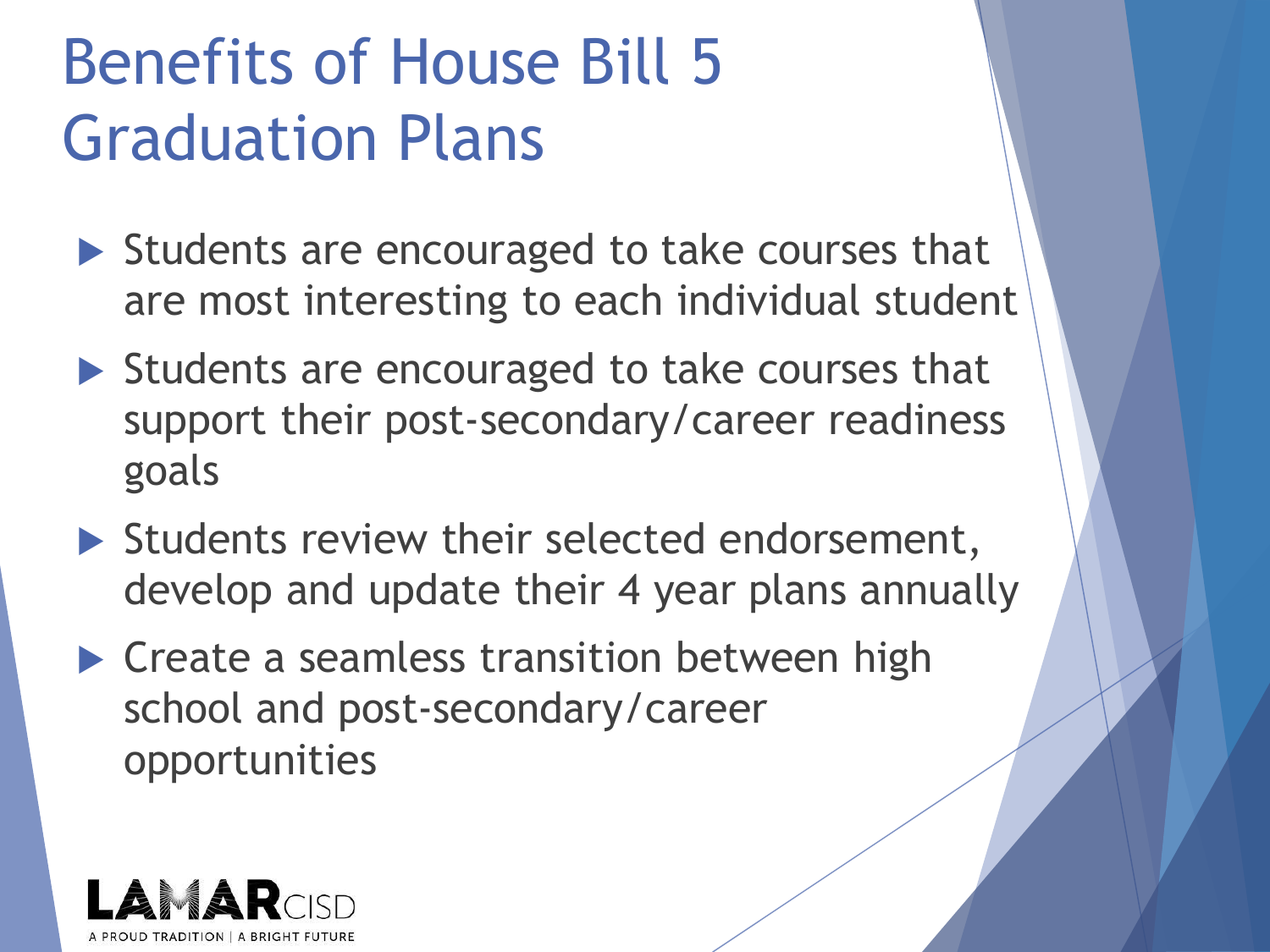

Credits

## EOC Exams

- English I
- **English II**
- Algebra
- Biology
- **US History**

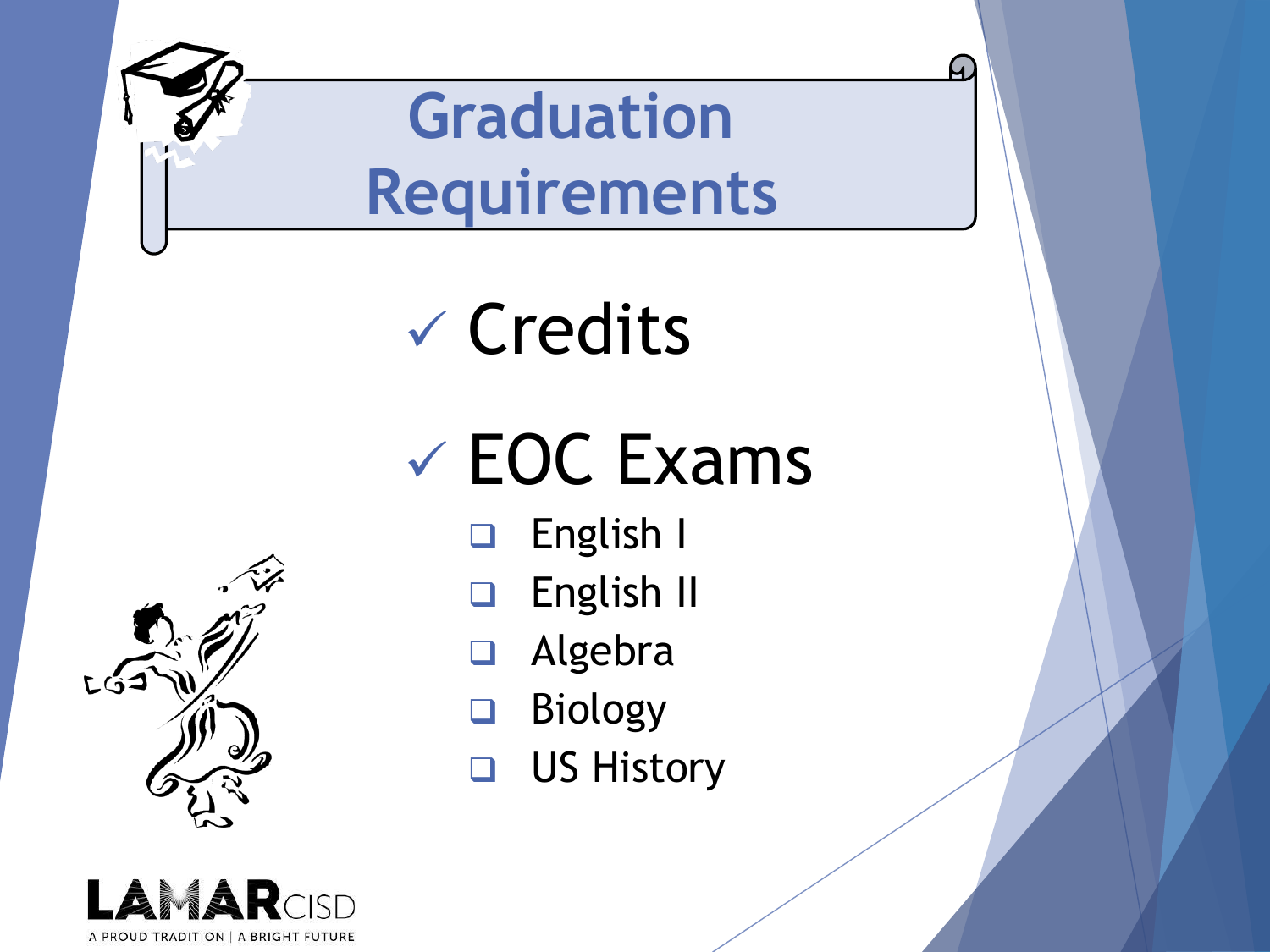#### House Bill 5 New Accountability Piece (Community & School Engagement)

- ▶ Beginning with the 2013-2014 school year each district to issue a self-evaluation of district & each campus
- $\triangleright$  District & campus ratings in the following 9 areas:
	- 1. Fine Arts
	- 2. Workforce
	- 3. Language Acquisition
	- 4. Dropout Prevention Strategies
	- 5. Compliance
	- 6. Wellness & Physical Education
	- 7. Community & Parent Involvement
	- 8. Digital Learning Environment
	- 9. Gifted & Talented Programs

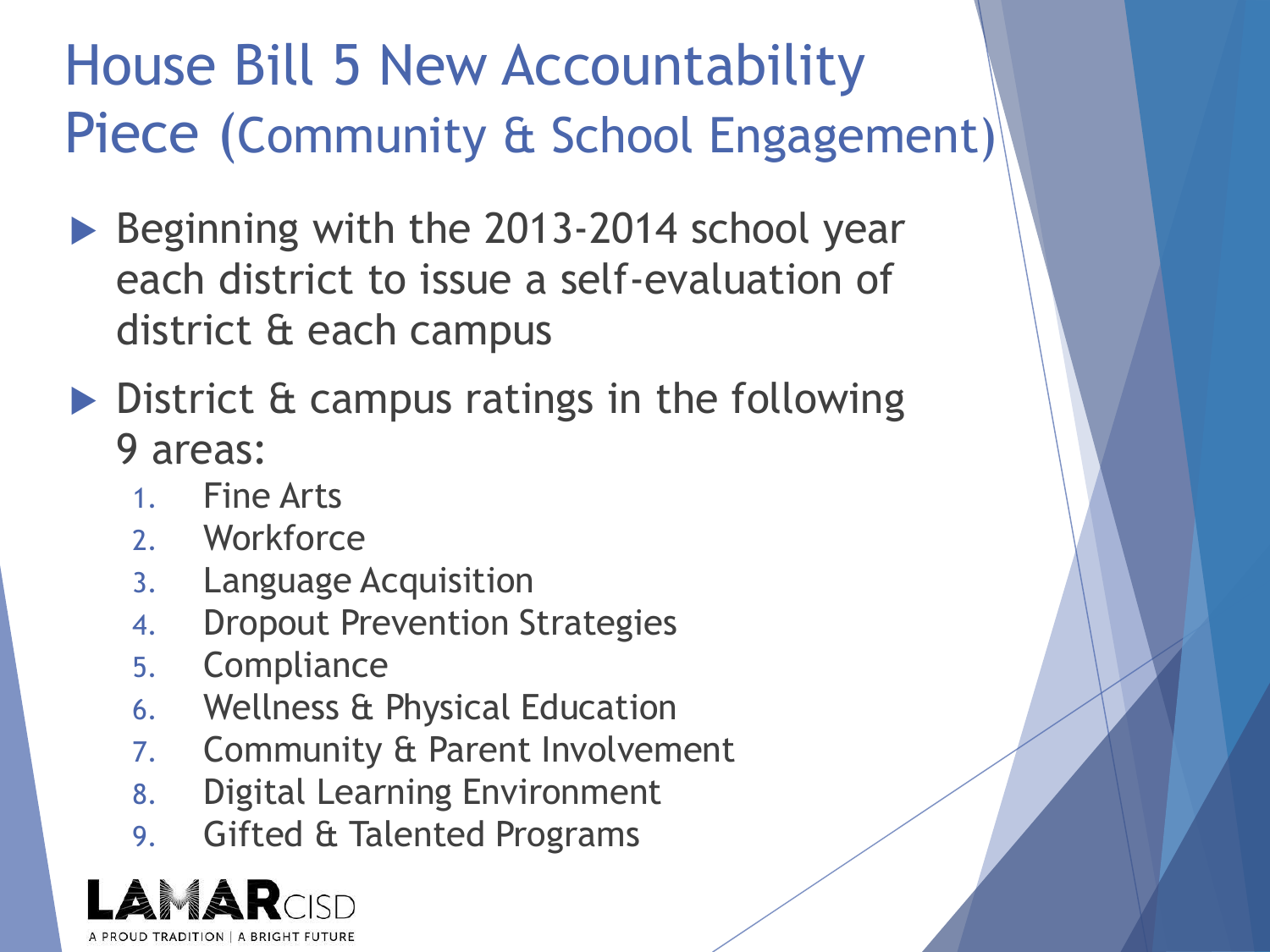# **Combine All Areas**



# **Campus Rating**

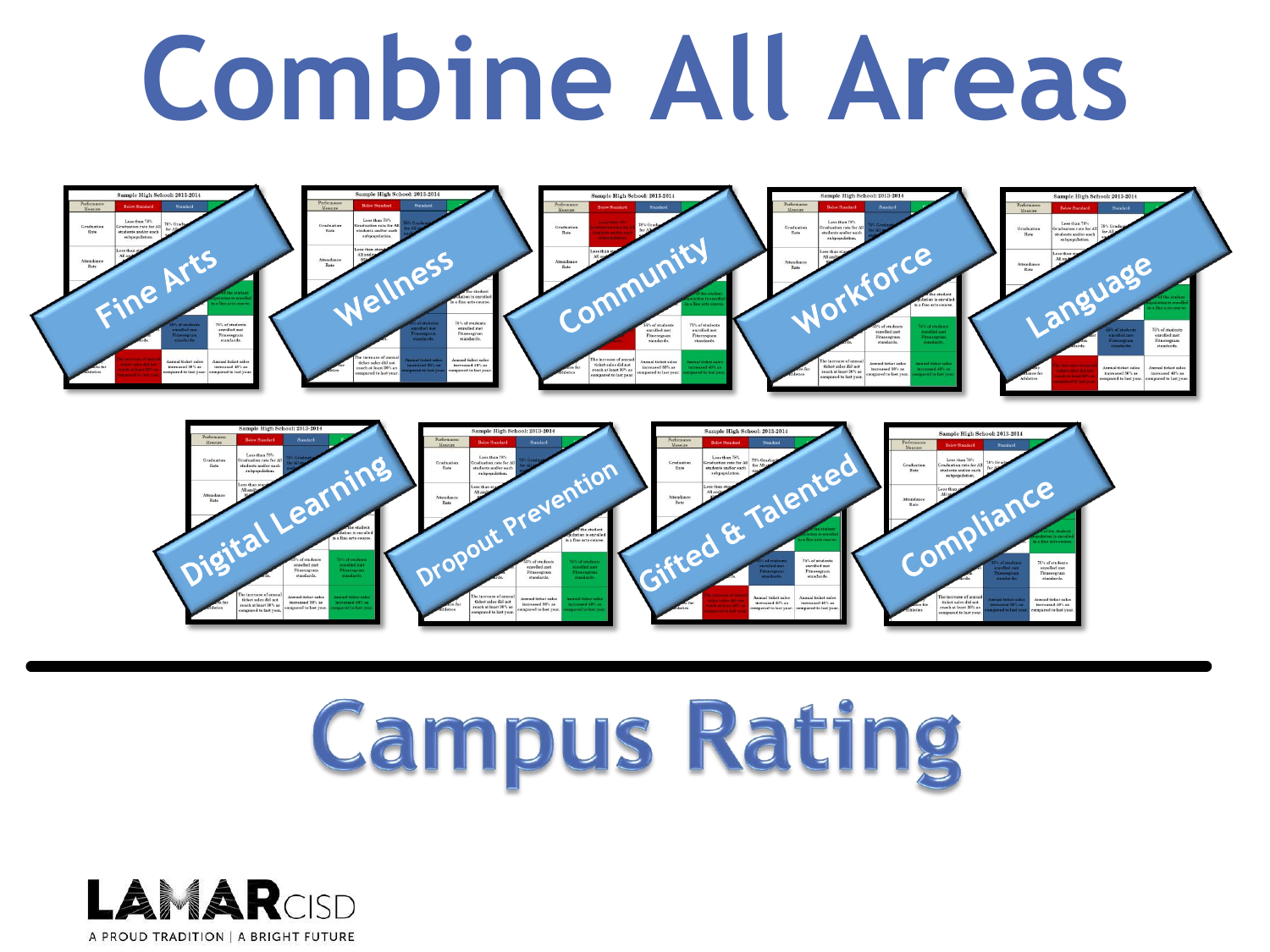#### What does the Community & School Engagement Scorecard look like?

- ▶ What data sources already exist to help us evaluate this indicator?
- ▶ What data sources would be helpful to evaluate this indicator?
- ▶ What aspects of this indicator are we proud of at the campus and district level?
- What aspects of this indicator need focus for improvement?